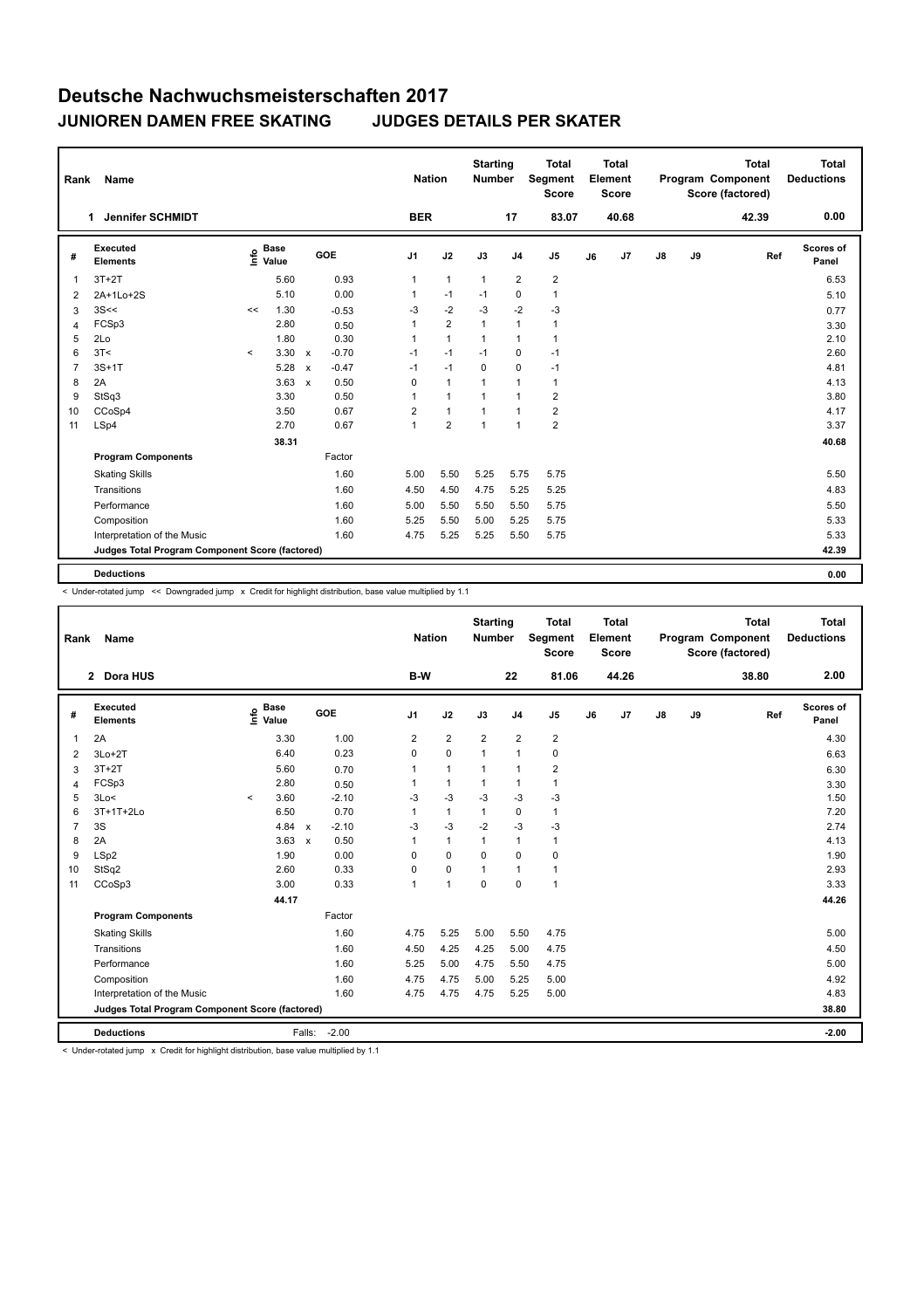| Rank           | <b>Name</b>                                     |         |                      |              |         | <b>Nation</b>  |                | <b>Starting</b><br><b>Number</b> |                | <b>Total</b><br>Segment<br><b>Score</b> |    | <b>Total</b><br>Element<br><b>Score</b> |               |    | <b>Total</b><br>Program Component<br>Score (factored) | Total<br><b>Deductions</b> |
|----------------|-------------------------------------------------|---------|----------------------|--------------|---------|----------------|----------------|----------------------------------|----------------|-----------------------------------------|----|-----------------------------------------|---------------|----|-------------------------------------------------------|----------------------------|
|                | <b>Franziska KETTL</b><br>3                     |         |                      |              |         | <b>BAY</b>     |                |                                  | 19             | 77.14                                   |    | 39.01                                   |               |    | 38.13                                                 | 0.00                       |
| #              | Executed<br><b>Elements</b>                     | lnfo    | <b>Base</b><br>Value |              | GOE     | J1             | J2             | J3                               | J <sub>4</sub> | J <sub>5</sub>                          | J6 | J7                                      | $\mathsf{J}8$ | J9 | Ref                                                   | Scores of<br>Panel         |
| 1              | 2F                                              |         | 1.90                 |              | 0.20    | $\mathbf{1}$   | $\mathbf{1}$   | $\mathbf 0$                      | 0              | $\mathbf{1}$                            |    |                                         |               |    |                                                       | 2.10                       |
| 2              | 3S<+2T+2Lo                                      | $\prec$ | 6.20                 |              | $-0.70$ | $-1$           | $-1$           | $-1$                             | $-2$           | $-1$                                    |    |                                         |               |    |                                                       | 5.50                       |
| 3              | 2A                                              |         | 3.30                 |              | 0.00    | 0              | $\overline{1}$ | $\Omega$                         | $\Omega$       | 0                                       |    |                                         |               |    |                                                       | 3.30                       |
| 4              | FSSp4                                           |         | 3.00                 |              | 0.50    | $\mathbf 0$    | $\overline{1}$ | $\overline{1}$                   | 1              | $\mathbf{1}$                            |    |                                         |               |    |                                                       | 3.50                       |
| 5              | 3S                                              |         | 4.40                 |              | $-0.23$ | $-1$           | 0              | $-1$                             | 0              | 0                                       |    |                                         |               |    |                                                       | 4.17                       |
| 6              | 2A                                              |         | 3.30                 |              | $-0.67$ | $-2$           | $\mathbf 0$    | $-1$                             | $-2$           | $-1$                                    |    |                                         |               |    |                                                       | 2.63                       |
| $\overline{7}$ | $2F+2Lo$                                        |         | 4.07                 | $\mathsf{x}$ | 0.00    | $-1$           | $\Omega$       | $\Omega$                         | $\Omega$       | 0                                       |    |                                         |               |    |                                                       | 4.07                       |
| 8              | LSp3                                            |         | 2.40                 |              | 0.33    | 0              | $\mathbf{1}$   | $\overline{1}$                   | $\Omega$       | $\mathbf{1}$                            |    |                                         |               |    |                                                       | 2.73                       |
| 9              | $2Lz+2T$                                        | Ţ.      | 3.74                 | $\mathsf{x}$ | $-0.20$ | $-1$           | $\overline{1}$ | $\mathbf 0$                      | $-1$           | $-1$                                    |    |                                         |               |    |                                                       | 3.54                       |
| 10             | StSq3                                           |         | 3.30                 |              | 0.17    | $-1$           | $\mathbf{1}$   | $\overline{1}$                   | $\Omega$       | 0                                       |    |                                         |               |    |                                                       | 3.47                       |
| 11             | CCoSp4                                          |         | 3.50                 |              | 0.50    | $\overline{1}$ | $\overline{1}$ | $\overline{1}$                   | $\Omega$       | $\mathbf{1}$                            |    |                                         |               |    |                                                       | 4.00                       |
|                |                                                 |         | 39.11                |              |         |                |                |                                  |                |                                         |    |                                         |               |    |                                                       | 39.01                      |
|                | <b>Program Components</b>                       |         |                      |              | Factor  |                |                |                                  |                |                                         |    |                                         |               |    |                                                       |                            |
|                | <b>Skating Skills</b>                           |         |                      |              | 1.60    | 4.50           | 5.50           | 5.00                             | 4.75           | 4.75                                    |    |                                         |               |    |                                                       | 4.83                       |
|                | Transitions                                     |         |                      |              | 1.60    | 4.50           | 4.75           | 4.75                             | 4.50           | 4.50                                    |    |                                         |               |    |                                                       | 4.58                       |
|                | Performance                                     |         |                      |              | 1.60    | 4.75           | 5.25           | 4.75                             | 4.75           | 4.75                                    |    |                                         |               |    |                                                       | 4.75                       |
|                | Composition                                     |         |                      |              | 1.60    | 5.00           | 5.25           | 5.00                             | 4.75           | 4.75                                    |    |                                         |               |    |                                                       | 4.92                       |
|                | Interpretation of the Music                     |         |                      |              | 1.60    | 4.50           | 5.50           | 5.25                             | 4.50           | 4.50                                    |    |                                         |               |    |                                                       | 4.75                       |
|                | Judges Total Program Component Score (factored) |         |                      |              |         |                |                |                                  |                |                                         |    |                                         |               |    |                                                       | 38.13                      |
|                |                                                 |         |                      |              |         |                |                |                                  |                |                                         |    |                                         |               |    |                                                       |                            |
|                | <b>Deductions</b>                               |         |                      |              |         |                |                |                                  |                |                                         |    |                                         |               |    |                                                       | 0.00                       |

< Under-rotated jump x Credit for highlight distribution, base value multiplied by 1.1 ! Not clear edge

| Rank           | <b>Name</b>                                     |         |                      |                           |            |                | <b>Nation</b> | <b>Starting</b><br><b>Number</b> |                | <b>Total</b><br><b>Segment</b><br><b>Score</b> |    | <b>Total</b><br>Element<br>Score |               |    | <b>Total</b><br>Program Component<br>Score (factored) | <b>Total</b><br><b>Deductions</b> |
|----------------|-------------------------------------------------|---------|----------------------|---------------------------|------------|----------------|---------------|----------------------------------|----------------|------------------------------------------------|----|----------------------------------|---------------|----|-------------------------------------------------------|-----------------------------------|
|                | 4 Kristina ISAEV                                |         |                      |                           |            | B-W            |               |                                  | 21             | 76.50                                          |    | 38.36                            |               |    | 40.14                                                 | 2.00                              |
| #              | Executed<br><b>Elements</b>                     | ١nf٥    | <b>Base</b><br>Value |                           | <b>GOE</b> | J <sub>1</sub> | J2            | J3                               | J <sub>4</sub> | J <sub>5</sub>                                 | J6 | J <sub>7</sub>                   | $\mathsf{J}8$ | J9 | Ref                                                   | Scores of<br>Panel                |
| 1              | 3Lz<                                            | $\,<$   | 4.20                 |                           | $-0.93$    | $-1$           | $-2$          | $-1$                             | $-2$           | $-1$                                           |    |                                  |               |    |                                                       | 3.27                              |
| 2              | 3F                                              |         | 5.30                 |                           | $-0.93$    | $-1$           | $-2$          | $-1$                             | $-2$           | $-1$                                           |    |                                  |               |    |                                                       | 4.37                              |
| 3              | $3T+2T$                                         |         | 5.60                 |                           | 0.70       | 1              | $\mathbf{1}$  | $\mathbf{1}$                     | $\mathbf{1}$   | $\mathbf{1}$                                   |    |                                  |               |    |                                                       | 6.30                              |
| $\overline{4}$ | 3T<                                             | $\prec$ | 3.00                 |                           | $-2.10$    | $-3$           | $-3$          | $-3$                             | $-3$           | $-3$                                           |    |                                  |               |    |                                                       | 0.90                              |
| 5              | LSp4                                            |         | 2.70                 |                           | 0.67       | $\overline{2}$ | $\mathbf{1}$  | $\mathbf{1}$                     | $\mathbf{1}$   | $\overline{2}$                                 |    |                                  |               |    |                                                       | 3.37                              |
| 6              | FSSp3                                           |         | 2.60                 |                           | 0.00       | 0              | $\mathbf 0$   | $\mathbf{1}$                     | $\mathbf 0$    | $-1$                                           |    |                                  |               |    |                                                       | 2.60                              |
| $\overline{7}$ | 2A<                                             | $\prec$ | 2.53                 | $\mathsf{x}$              | $-1.50$    | $-3$           | $-3$          | $-3$                             | $-3$           | $-3$                                           |    |                                  |               |    |                                                       | 1.03                              |
| 8              | StSq2                                           |         | 2.60                 |                           | 0.50       | $\mathbf{1}$   | $\mathbf 0$   | $\mathbf{1}$                     | $\mathbf{1}$   | $\mathbf{1}$                                   |    |                                  |               |    |                                                       | 3.10                              |
| 9              | 2A+2T+2Lo<                                      | $\prec$ | 6.49                 | $\mathsf{x}$              | $-0.67$    | $-1$           | $-2$          | $-1$                             | $-2$           | $-1$                                           |    |                                  |               |    |                                                       | 5.82                              |
| 10             | $2F+2Lo$                                        |         | 4.07                 | $\boldsymbol{\mathsf{x}}$ | $-0.30$    | $-1$           | $-1$          | $\mathbf 0$                      | $-1$           | $-1$                                           |    |                                  |               |    |                                                       | 3.77                              |
| 11             | CCoSp4                                          |         | 3.50                 |                           | 0.33       | $\mathbf{1}$   | $\mathbf{1}$  | $\mathbf{1}$                     | $\mathbf 0$    | $\mathbf 0$                                    |    |                                  |               |    |                                                       | 3.83                              |
|                |                                                 |         | 42.59                |                           |            |                |               |                                  |                |                                                |    |                                  |               |    |                                                       | 38.36                             |
|                | <b>Program Components</b>                       |         |                      |                           | Factor     |                |               |                                  |                |                                                |    |                                  |               |    |                                                       |                                   |
|                | <b>Skating Skills</b>                           |         |                      |                           | 1.60       | 5.00           | 5.00          | 5.25                             | 5.25           | 5.25                                           |    |                                  |               |    |                                                       | 5.17                              |
|                | Transitions                                     |         |                      |                           | 1.60       | 4.50           | 4.25          | 4.50                             | 5.00           | 5.00                                           |    |                                  |               |    |                                                       | 4.67                              |
|                | Performance                                     |         |                      |                           | 1.60       | 5.00           | 5.00          | 5.00                             | 5.25           | 5.00                                           |    |                                  |               |    |                                                       | 5.00                              |
|                | Composition                                     |         |                      |                           | 1.60       | 4.75           | 5.00          | 5.25                             | 5.00           | 5.25                                           |    |                                  |               |    |                                                       | 5.08                              |
|                | Interpretation of the Music                     |         |                      |                           | 1.60       | 5.25           | 5.00          | 5.50                             | 5.25           | 5.00                                           |    |                                  |               |    |                                                       | 5.17                              |
|                | Judges Total Program Component Score (factored) |         |                      |                           |            |                |               |                                  |                |                                                |    |                                  |               |    |                                                       | 40.14                             |
|                | <b>Deductions</b>                               |         |                      | Falls:                    | $-2.00$    |                |               |                                  |                |                                                |    |                                  |               |    |                                                       | $-2.00$                           |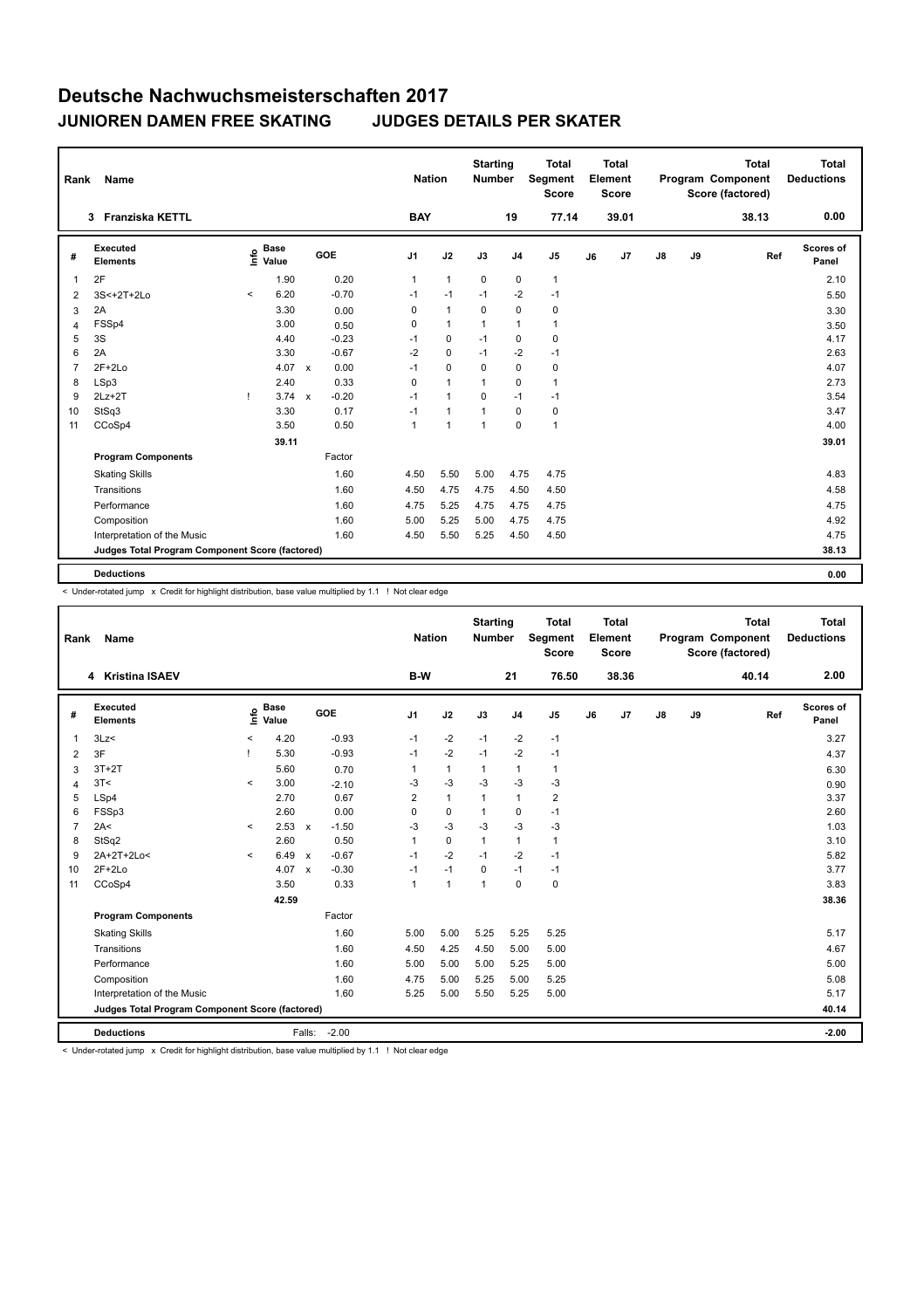| Rank           | Name                                            |         |                      |              |         |                | <b>Nation</b> |                | <b>Starting</b><br><b>Number</b> |                | <b>Total</b><br>Segment<br><b>Score</b> |    | <b>Total</b><br>Element<br>Score |    |    | <b>Total</b><br>Program Component<br>Score (factored) | <b>Total</b><br><b>Deductions</b> |
|----------------|-------------------------------------------------|---------|----------------------|--------------|---------|----------------|---------------|----------------|----------------------------------|----------------|-----------------------------------------|----|----------------------------------|----|----|-------------------------------------------------------|-----------------------------------|
|                | 5 Alissa SCHEIDT                                |         |                      |              |         |                | <b>BAY</b>    |                |                                  | 18             | 75.59                                   |    | 36.13                            |    |    | 41.46                                                 | 2.00                              |
| #              | Executed<br><b>Elements</b>                     | ۴ê      | <b>Base</b><br>Value |              | GOE     | J <sub>1</sub> |               | J2             | J3                               | J <sub>4</sub> | J <sub>5</sub>                          | J6 | J7                               | J8 | J9 | Ref                                                   | Scores of<br>Panel                |
| 1              | 3S                                              |         | 4.40                 |              | $-2.10$ | $-3$           |               | $-3$           | $-3$                             | $-3$           | $-3$                                    |    |                                  |    |    |                                                       | 2.30                              |
| 2              | $3T < +2T$                                      | $\prec$ | 4.30                 |              | $-0.70$ | $-1$           |               | $-1$           | $-1$                             | $-2$           | $-1$                                    |    |                                  |    |    |                                                       | 3.60                              |
| 3              | 3Lo<                                            | $\,<$   | 3.60                 |              | $-0.70$ | $-1$           |               | $-1$           | $-1$                             | $-2$           | $-1$                                    |    |                                  |    |    |                                                       | 2.90                              |
| $\overline{4}$ | FSSp4                                           |         | 3.00                 |              | 0.33    | 1              |               | $\mathbf{1}$   | 0                                | 0              | $\mathbf{1}$                            |    |                                  |    |    |                                                       | 3.33                              |
| 5              | 3S<+REP                                         | $\prec$ | 2.39                 | $\mathbf{x}$ | $-1.63$ | $-3$           |               | $-2$           | $-2$                             | $-3$           | $-2$                                    |    |                                  |    |    |                                                       | 0.76                              |
| 6              | 2A                                              |         | 3.63                 | $\mathbf{x}$ | $-1.50$ | $-3$           |               | $-3$           | $-3$                             | $-3$           | $-3$                                    |    |                                  |    |    |                                                       | 2.13                              |
| $\overline{7}$ | LSp4                                            |         | 2.70                 |              | 0.50    | 1              |               | $\overline{2}$ | 1                                | $\mathbf{1}$   | $\mathbf{1}$                            |    |                                  |    |    |                                                       | 3.20                              |
| 8              | StSq3                                           |         | 3.30                 |              | 0.33    | $\mathbf{1}$   |               | $\overline{2}$ | 1                                | 0              | 0                                       |    |                                  |    |    |                                                       | 3.63                              |
| 9              | 2F+2Lo+2Lo                                      |         | 6.05                 | $\mathbf{x}$ | 0.10    | 0              |               | $\mathbf{1}$   | 1                                | $\Omega$       | $\mathbf 0$                             |    |                                  |    |    |                                                       | 6.15                              |
| 10             | CCoSp4                                          |         | 3.50                 |              | 0.50    | 1              |               | $\mathbf{1}$   | 1                                | $\mathbf{1}$   | $\mathbf{1}$                            |    |                                  |    |    |                                                       | 4.00                              |
| 11             | 2A                                              |         | 3.63                 | $\mathsf{x}$ | 0.50    | $\mathbf{1}$   |               | $\overline{2}$ | 1                                | $\Omega$       | $\overline{1}$                          |    |                                  |    |    |                                                       | 4.13                              |
|                |                                                 |         | 40.50                |              |         |                |               |                |                                  |                |                                         |    |                                  |    |    |                                                       | 36.13                             |
|                | <b>Program Components</b>                       |         |                      |              | Factor  |                |               |                |                                  |                |                                         |    |                                  |    |    |                                                       |                                   |
|                | <b>Skating Skills</b>                           |         |                      |              | 1.60    | 4.75           |               | 5.75           | 5.25                             | 5.25           | 5.25                                    |    |                                  |    |    |                                                       | 5.25                              |
|                | Transitions                                     |         |                      |              | 1.60    | 4.50           |               | 5.50           | 5.25                             | 5.25           | 5.00                                    |    |                                  |    |    |                                                       | 5.17                              |
|                | Performance                                     |         |                      |              | 1.60    | 4.75           |               | 5.50           | 5.00                             | 5.00           | 5.25                                    |    |                                  |    |    |                                                       | 5.08                              |
|                | Composition                                     |         |                      |              | 1.60    | 5.00           |               | 5.75           | 5.25                             | 5.25           | 5.50                                    |    |                                  |    |    |                                                       | 5.33                              |
|                | Interpretation of the Music                     |         |                      |              | 1.60    | 4.75           |               | 6.00           | 5.00                             | 5.00           | 5.25                                    |    |                                  |    |    |                                                       | 5.08                              |
|                | Judges Total Program Component Score (factored) |         |                      |              |         |                |               |                |                                  |                |                                         |    |                                  |    |    |                                                       | 41.46                             |
|                | <b>Deductions</b>                               |         |                      | Falls:       | $-2.00$ |                |               |                |                                  |                |                                         |    |                                  |    |    |                                                       | $-2.00$                           |

< Under-rotated jump x Credit for highlight distribution, base value multiplied by 1.1 REP Jump repetition

| Rank           | Name                                            |                              |                           |         | <b>Nation</b>  |                | <b>Starting</b><br><b>Number</b> |                | <b>Total</b><br>Segment<br><b>Score</b> |    | <b>Total</b><br>Element<br>Score |    |    | <b>Total</b><br>Program Component<br>Score (factored) | <b>Total</b><br><b>Deductions</b> |
|----------------|-------------------------------------------------|------------------------------|---------------------------|---------|----------------|----------------|----------------------------------|----------------|-----------------------------------------|----|----------------------------------|----|----|-------------------------------------------------------|-----------------------------------|
|                | 6 Ann-Christin MAROLD                           |                              |                           |         | <b>BAY</b>     |                |                                  | 20             | 74.18                                   |    | 38.64                            |    |    | 38.54                                                 | 3.00                              |
| #              | <b>Executed</b><br><b>Elements</b>              | <b>Base</b><br>١nf٥<br>Value | GOE                       |         | J <sub>1</sub> | J2             | J3                               | J <sub>4</sub> | J5                                      | J6 | J7                               | J8 | J9 | Ref                                                   | Scores of<br>Panel                |
| 1              | $2A+3T$                                         | 7.60                         |                           | 0.00    | 0              | $\mathbf{1}$   | $\mathbf 0$                      | $\pmb{0}$      | $\mathbf 0$                             |    |                                  |    |    |                                                       | 7.60                              |
| $\overline{2}$ | 1Lz                                             | 0.60                         |                           | $-0.30$ | -3             | -2             | -3                               | $-3$           | -3                                      |    |                                  |    |    |                                                       | 0.30                              |
| 3              | 3S                                              | 4.40                         |                           | $-2.10$ | $-3$           | $-3$           | $-3$                             | $-3$           | $-3$                                    |    |                                  |    |    |                                                       | 2.30                              |
| 4              | FCCoSp4                                         | 3.50                         |                           | 0.17    | 0              | $\mathbf{1}$   | $\mathbf{1}$                     | 0              | 0                                       |    |                                  |    |    |                                                       | 3.67                              |
| 5              | 2Lo                                             | 1.80                         |                           | $-0.90$ | $-3$           | $-3$           | $-3$                             | $-3$           | $-3$                                    |    |                                  |    |    |                                                       | 0.90                              |
| 6              | $3T+2T$                                         | 5.60                         |                           | $-0.70$ | $-1$           | $\mathbf 0$    | $-1$                             | $-1$           | $-1$                                    |    |                                  |    |    |                                                       | 4.90                              |
| $\overline{7}$ | CCoSp4                                          | 3.50                         |                           | 0.17    | 0              | $\mathbf{1}$   | $\overline{1}$                   | $\mathbf 0$    | 0                                       |    |                                  |    |    |                                                       | 3.67                              |
| 8              | 2A+1Lo+2S                                       | 5.61                         | $\boldsymbol{\mathsf{x}}$ | 0.50    | 1              | $\mathbf{1}$   | $\mathbf{1}$                     | $\overline{1}$ | $\mathbf{1}$                            |    |                                  |    |    |                                                       | 6.11                              |
| 9              | 3Lz<                                            | 4.62<br>$\prec$              | $\mathsf{x}$              | $-2.10$ | $-3$           | $-3$           | $-3$                             | -3             | $-3$                                    |    |                                  |    |    |                                                       | 2.52                              |
| 10             | StSq3                                           | 3.30                         |                           | 0.00    | 0              | $\mathbf{1}$   | 0                                | $\mathbf 0$    | $\pmb{0}$                               |    |                                  |    |    |                                                       | 3.30                              |
| 11             | LSp4                                            | 2.70                         |                           | 0.67    | 1              | $\overline{2}$ | $\overline{2}$                   | $\overline{1}$ | $\mathbf{1}$                            |    |                                  |    |    |                                                       | 3.37                              |
|                |                                                 | 43.23                        |                           |         |                |                |                                  |                |                                         |    |                                  |    |    |                                                       | 38.64                             |
|                | <b>Program Components</b>                       |                              |                           | Factor  |                |                |                                  |                |                                         |    |                                  |    |    |                                                       |                                   |
|                | <b>Skating Skills</b>                           |                              |                           | 1.60    | 4.75           | 5.50           | 5.00                             | 5.00           | 4.50                                    |    |                                  |    |    |                                                       | 4.92                              |
|                | Transitions                                     |                              |                           | 1.60    | 4.50           | 4.75           | 4.75                             | 4.75           | 4.75                                    |    |                                  |    |    |                                                       | 4.75                              |
|                | Performance                                     |                              |                           | 1.60    | 5.00           | 5.00           | 4.75                             | 4.75           | 4.50                                    |    |                                  |    |    |                                                       | 4.83                              |
|                | Composition                                     |                              |                           | 1.60    | 5.00           | 5.25           | 5.00                             | 4.75           | 4.75                                    |    |                                  |    |    |                                                       | 4.92                              |
|                | Interpretation of the Music                     |                              |                           | 1.60    | 4.75           | 5.25           | 4.75                             | 4.50           | 4.50                                    |    |                                  |    |    |                                                       | 4.67                              |
|                | Judges Total Program Component Score (factored) |                              |                           |         |                |                |                                  |                |                                         |    |                                  |    |    |                                                       | 38.54                             |
|                | <b>Deductions</b>                               |                              | Falls:                    | $-3.00$ |                |                |                                  |                |                                         |    |                                  |    |    |                                                       | $-3.00$                           |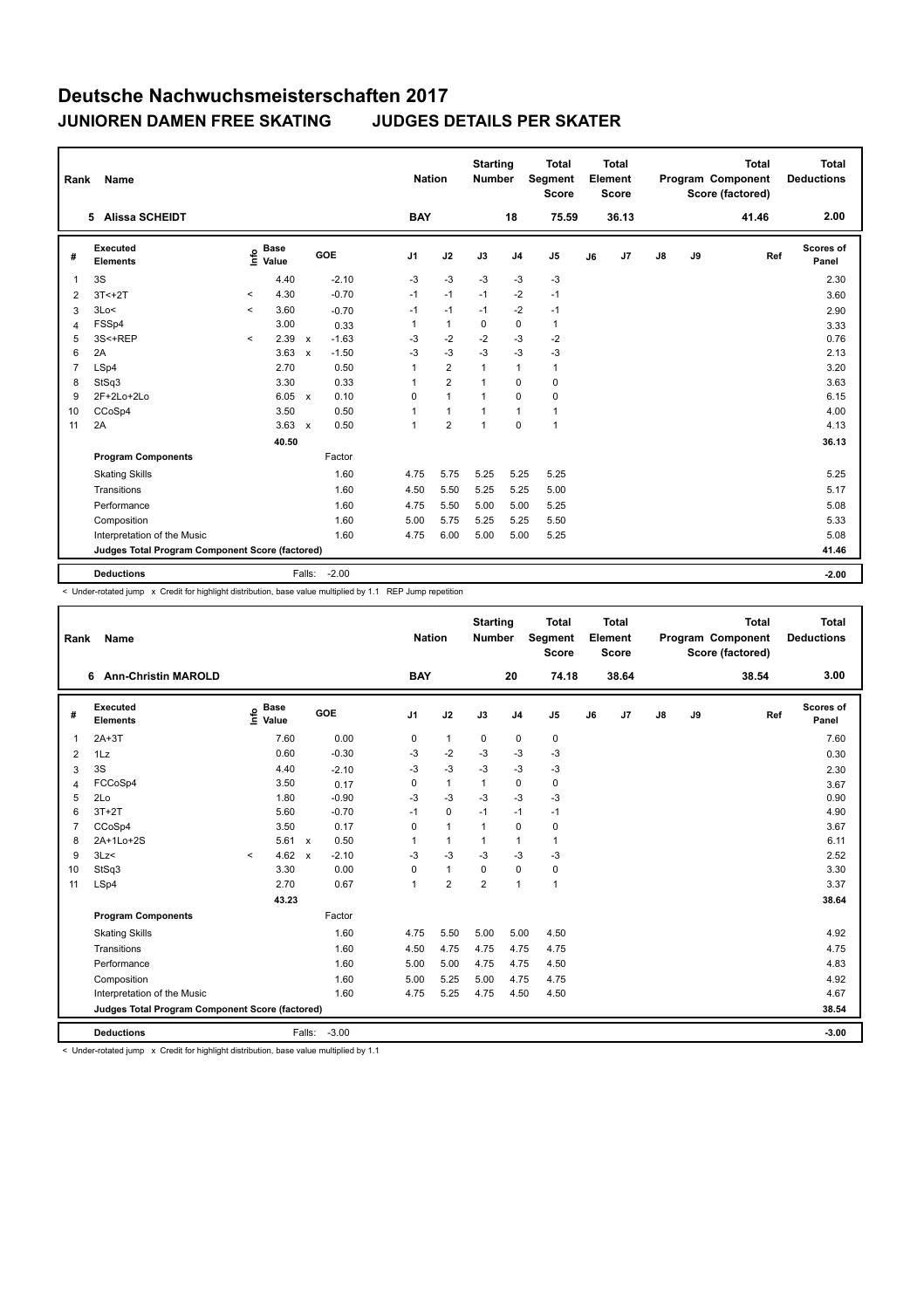| Rank           | Name                                            |                           |                      | <b>Nation</b>  |                | <b>Starting</b><br>Number |                | <b>Total</b><br><b>Segment</b><br><b>Score</b> |    | Total<br>Element<br><b>Score</b> |    |    | <b>Total</b><br>Program Component<br>Score (factored) | <b>Total</b><br><b>Deductions</b> |
|----------------|-------------------------------------------------|---------------------------|----------------------|----------------|----------------|---------------------------|----------------|------------------------------------------------|----|----------------------------------|----|----|-------------------------------------------------------|-----------------------------------|
|                | 7 Celine GÖBEL                                  |                           |                      | <b>NRW</b>     |                |                           | 13             | 71.91                                          |    | 34.38                            |    |    | 38.53                                                 | 1.00                              |
| #              | <b>Executed</b><br><b>Elements</b>              | <b>Base</b><br>e<br>Value | GOE                  | J1             | J2             | J3                        | J <sub>4</sub> | J <sub>5</sub>                                 | J6 | J <sub>7</sub>                   | J8 | J9 | Ref                                                   | Scores of<br>Panel                |
| 1              | 2Lz+SEQ+2F*                                     | $\star$<br>1.68           | $-0.30$              | $-1$           | $-2$           | $-2$                      | $\mathbf 0$    | $\mathbf{1}$                                   |    |                                  |    |    |                                                       | 1.38                              |
| 2              | $2A+2T$                                         | 4.60                      | 0.50                 | $\overline{1}$ | $\mathbf 0$    | $\overline{1}$            | $\mathbf{1}$   | $\overline{2}$                                 |    |                                  |    |    |                                                       | 5.10                              |
| 3              | 3S                                              | 4.40                      | 0.23                 | 0              | $-1$           | 0                         | $\overline{1}$ | $\mathbf{1}$                                   |    |                                  |    |    |                                                       | 4.63                              |
| 4              | LSp3                                            | 2.40                      | 0.50                 | $\mathbf 0$    | $\overline{1}$ | $\overline{2}$            | $\mathbf{1}$   | $\mathbf{1}$                                   |    |                                  |    |    |                                                       | 2.90                              |
| 5              | 3S+REP                                          | 3.08                      | $-2.10$              | $-3$           | $-3$           | $-3$                      | $-3$           | $-3$                                           |    |                                  |    |    |                                                       | 0.98                              |
| 6              | 2A                                              | 3.63                      | 0.50<br>$\mathsf{x}$ | 1              | $\mathbf{1}$   | $\Omega$                  | $\mathbf{1}$   | $\overline{2}$                                 |    |                                  |    |    |                                                       | 4.13                              |
| $\overline{7}$ | StSq2                                           | 2.60                      | 0.50                 | 1              | $\overline{1}$ | $\overline{1}$            | $\mathbf 0$    | $\mathbf{1}$                                   |    |                                  |    |    |                                                       | 3.10                              |
| 8              | 2Lz                                             | $2.31 \times$             | 0.30                 |                | $\overline{1}$ | $\overline{1}$            | $\mathbf{1}$   | $\mathbf{1}$                                   |    |                                  |    |    |                                                       | 2.61                              |
| 9              | 2F                                              | 2.09                      | 0.30<br>$\mathbf x$  |                | $\mathbf{1}$   | $\mathbf{1}$              | $\mathbf{1}$   | $\mathbf{1}$                                   |    |                                  |    |    |                                                       | 2.39                              |
| 10             | FCCoSp4                                         | 3.50                      | 0.33                 |                | $\Omega$       | $\mathbf 0$               | $\mathbf{1}$   | $\mathbf{1}$                                   |    |                                  |    |    |                                                       | 3.83                              |
| 11             | CCoSp3                                          | 3.00                      | 0.33                 | 1              | $\overline{1}$ | $\mathbf 0$               | $\mathbf 0$    | $\mathbf{1}$                                   |    |                                  |    |    |                                                       | 3.33                              |
|                |                                                 | 33.29                     |                      |                |                |                           |                |                                                |    |                                  |    |    |                                                       | 34.38                             |
|                | <b>Program Components</b>                       |                           | Factor               |                |                |                           |                |                                                |    |                                  |    |    |                                                       |                                   |
|                | <b>Skating Skills</b>                           |                           | 1.60                 | 4.50           | 5.00           | 4.75                      | 5.00           | 5.00                                           |    |                                  |    |    |                                                       | 4.92                              |
|                | Transitions                                     |                           | 1.60                 | 4.25           | 4.50           | 4.50                      | 4.75           | 4.50                                           |    |                                  |    |    |                                                       | 4.50                              |
|                | Performance                                     |                           | 1.60                 | 5.00           | 4.75           | 5.00                      | 5.00           | 5.00                                           |    |                                  |    |    |                                                       | 5.00                              |
|                | Composition                                     |                           | 1.60                 | 4.50           | 5.00           | 4.75                      | 4.75           | 5.00                                           |    |                                  |    |    |                                                       | 4.83                              |
|                | Interpretation of the Music                     |                           | 1.60                 | 4.75           | 5.00           | 4.75                      | 4.75           | 5.00                                           |    |                                  |    |    |                                                       | 4.83                              |
|                | Judges Total Program Component Score (factored) |                           |                      |                |                |                           |                |                                                |    |                                  |    |    |                                                       | 38.53                             |
|                | <b>Deductions</b>                               |                           | Falls: -1.00         |                |                |                           |                |                                                |    |                                  |    |    |                                                       | $-1.00$                           |

\* Invalid element x Credit for highlight distribution, base value multiplied by 1.1 REP Jump repetition

| Rank           | Name                                            |      |                      |              |         |                | <b>Nation</b> |      | <b>Starting</b><br><b>Number</b> |                | <b>Total</b><br>Segment<br><b>Score</b> |    | <b>Total</b><br>Element<br><b>Score</b> |               |    | <b>Total</b><br>Program Component<br>Score (factored) | <b>Total</b><br><b>Deductions</b> |
|----------------|-------------------------------------------------|------|----------------------|--------------|---------|----------------|---------------|------|----------------------------------|----------------|-----------------------------------------|----|-----------------------------------------|---------------|----|-------------------------------------------------------|-----------------------------------|
|                | 8 Sarah ANDERSON                                |      |                      |              |         | <b>BAY</b>     |               |      |                                  | 12             | 71.38                                   |    | 34.17                                   |               |    | 37.21                                                 | 0.00                              |
| #              | <b>Executed</b><br><b>Elements</b>              | ١nf٥ | <b>Base</b><br>Value |              | GOE     | J <sub>1</sub> | J2            |      | J3                               | J <sub>4</sub> | J <sub>5</sub>                          | J6 | J <sub>7</sub>                          | $\mathsf{J}8$ | J9 | Ref                                                   | <b>Scores of</b><br>Panel         |
| 1              | 2A                                              |      | 3.30                 |              | 0.33    | 0              | $\pmb{0}$     |      | $\mathbf{1}$                     | $\mathbf{1}$   | $\mathbf{1}$                            |    |                                         |               |    |                                                       | 3.63                              |
| 2              | 3Lo<<                                           | <<   | 1.80                 |              | $-0.80$ | -3             | $-2$          |      | -3                               | -3             | $-2$                                    |    |                                         |               |    |                                                       | 1.00                              |
| 3              | 2S<<                                            | <<   | 0.40                 |              | $-0.30$ | $-3$           | $-3$          |      | $-3$                             | $-3$           | $-3$                                    |    |                                         |               |    |                                                       | 0.10                              |
| 4              | FCSSp4                                          |      | 3.00                 |              | 0.50    | $\mathbf{1}$   | $\mathbf{1}$  |      | $\mathbf{1}$                     | 0              | $\mathbf{1}$                            |    |                                         |               |    |                                                       | 3.50                              |
| 5              | 2F+2T+2Lo                                       |      | 5.00                 |              | $-0.20$ | $-1$           | $\pmb{0}$     |      | $-1$                             | $-1$           | 0                                       |    |                                         |               |    |                                                       | 4.80                              |
| 6              | CCoSp3                                          |      | 3.00                 |              | 0.50    | $\mathbf{1}$   | $\mathbf{1}$  |      | $\mathbf{1}$                     | $\overline{2}$ | $\mathbf{1}$                            |    |                                         |               |    |                                                       | 3.50                              |
| $\overline{7}$ | $2Lz+2T$                                        |      | 3.74                 | $\mathbf{x}$ | 0.00    | $-1$           | $\mathbf 0$   |      | $\Omega$                         | $\mathbf 0$    | 0                                       |    |                                         |               |    |                                                       | 3.74                              |
| 8              | 2A                                              |      | 3.63                 | $\mathsf{x}$ | 0.00    | 0              | $\mathbf{1}$  |      | $\mathbf 0$                      | $\mathbf 0$    | $\mathbf 0$                             |    |                                         |               |    |                                                       | 3.63                              |
| 9              | StSq3                                           |      | 3.30                 |              | 0.50    | 1              | $\mathbf{1}$  |      | 1                                | $\mathbf 0$    | $\mathbf{1}$                            |    |                                         |               |    |                                                       | 3.80                              |
| 10             | $2F+2Lo$                                        |      | 4.07                 | $\mathsf{x}$ | 0.00    | 1              | $\mathbf 0$   |      | $\mathbf 0$                      | $\mathbf 0$    | 0                                       |    |                                         |               |    |                                                       | 4.07                              |
| 11             | LSp3                                            |      | 2.40                 |              | 0.00    | 0              | 1             |      | $\mathbf 0$                      | $\mathbf 0$    | $\mathbf 0$                             |    |                                         |               |    |                                                       | 2.40                              |
|                |                                                 |      | 33.64                |              |         |                |               |      |                                  |                |                                         |    |                                         |               |    |                                                       | 34.17                             |
|                | <b>Program Components</b>                       |      |                      |              | Factor  |                |               |      |                                  |                |                                         |    |                                         |               |    |                                                       |                                   |
|                | <b>Skating Skills</b>                           |      |                      |              | 1.60    | 4.50           |               | 4.75 | 4.50                             | 4.75           | 4.75                                    |    |                                         |               |    |                                                       | 4.67                              |
|                | Transitions                                     |      |                      |              | 1.60    | 4.25           | 4.50          |      | 4.50                             | 4.50           | 4.50                                    |    |                                         |               |    |                                                       | 4.50                              |
|                | Performance                                     |      |                      |              | 1.60    | 4.75           |               | 4.50 | 4.75                             | 4.50           | 4.75                                    |    |                                         |               |    |                                                       | 4.67                              |
|                | Composition                                     |      |                      |              | 1.60    | 4.75           |               | 4.75 | 4.50                             | 4.75           | 5.00                                    |    |                                         |               |    |                                                       | 4.75                              |
|                | Interpretation of the Music                     |      |                      |              | 1.60    | 4.50           |               | 4.75 | 4.25                             | 4.75           | 4.75                                    |    |                                         |               |    |                                                       | 4.67                              |
|                | Judges Total Program Component Score (factored) |      |                      |              |         |                |               |      |                                  |                |                                         |    |                                         |               |    |                                                       | 37.21                             |
|                |                                                 |      |                      |              |         |                |               |      |                                  |                |                                         |    |                                         |               |    |                                                       |                                   |
|                | <b>Deductions</b>                               |      |                      |              |         |                |               |      |                                  |                |                                         |    |                                         |               |    |                                                       | 0.00                              |

<< Downgraded jump x Credit for highlight distribution, base value multiplied by 1.1 ! Not clear edge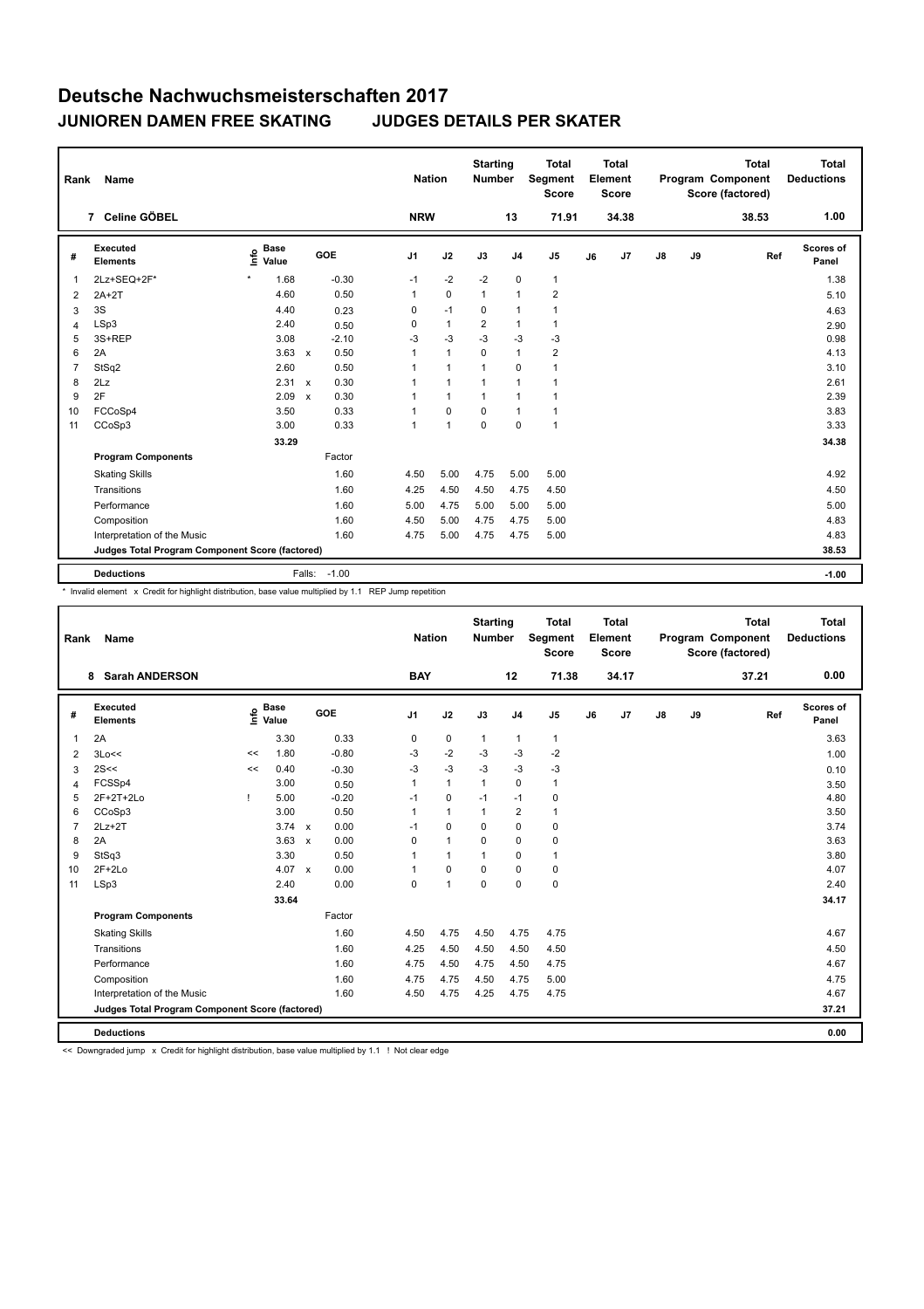| Rank           | <b>Name</b>                                     |                              |                                   | <b>Nation</b>  |                          | <b>Starting</b><br><b>Number</b> |                          | <b>Total</b><br>Segment<br><b>Score</b> |    | <b>Total</b><br>Element<br>Score |               |    | <b>Total</b><br>Program Component<br>Score (factored) | Total<br><b>Deductions</b> |
|----------------|-------------------------------------------------|------------------------------|-----------------------------------|----------------|--------------------------|----------------------------------|--------------------------|-----------------------------------------|----|----------------------------------|---------------|----|-------------------------------------------------------|----------------------------|
|                | <b>Carlota BUSTOS KNOBLICH</b><br>9             |                              |                                   | <b>NRW</b>     |                          |                                  | 4                        | 70.10                                   |    | 35.43                            |               |    | 34.67                                                 | 0.00                       |
| #              | <b>Executed</b><br><b>Elements</b>              | <b>Base</b><br>lnfo<br>Value | GOE                               | J <sub>1</sub> | J2                       | J3                               | J <sub>4</sub>           | J5                                      | J6 | J <sub>7</sub>                   | $\mathsf{J}8$ | J9 | Ref                                                   | Scores of<br>Panel         |
| $\overline{1}$ | 2Lz                                             | 2.10                         | 0.30                              | $\mathbf{1}$   | $\mathbf{1}$             | $\mathbf{1}$                     | $\mathbf{1}$             | 0                                       |    |                                  |               |    |                                                       | 2.40                       |
| 2              | 2A                                              | 3.30                         | $-0.50$                           | $-1$           | $-1$                     | $-1$                             | $\mathbf 0$              | $-1$                                    |    |                                  |               |    |                                                       | 2.80                       |
| 3              | $3S+2T$                                         | 5.70                         | $-0.70$                           | $-1$           | $-1$                     | $-1$                             | $\mathbf 0$              | $-1$                                    |    |                                  |               |    |                                                       | 5.00                       |
| $\overline{4}$ | 3S                                              | 4.40                         | 0.00                              | 0              | $\mathbf 0$              | $\mathbf 0$                      | $\mathbf 0$              | $-1$                                    |    |                                  |               |    |                                                       | 4.40                       |
| 5              | CCoSp2                                          | 2.50                         | $-0.30$                           | $-2$           | $-1$                     | $-1$                             | $\mathbf{1}$             | $-1$                                    |    |                                  |               |    |                                                       | 2.20                       |
| 6              | $2Lz+2T+2Lo$                                    | $5.72 \times$                | 0.00                              | $\Omega$       | $-1$                     | $\Omega$                         | $\mathbf 0$              | 0                                       |    |                                  |               |    |                                                       | 5.72                       |
| $\overline{7}$ | A                                               | 0.00                         | 0.00<br>$\boldsymbol{\mathsf{x}}$ | ٠              | $\overline{\phantom{a}}$ |                                  | $\overline{\phantom{a}}$ | $\overline{\phantom{a}}$                |    |                                  |               |    |                                                       | 0.00                       |
| 8              | $2F+2Lo$                                        | 4.07 $\times$                | 0.00                              | 0              | $\mathbf{1}$             | $\Omega$                         | $\mathbf 0$              | $-1$                                    |    |                                  |               |    |                                                       | 4.07                       |
| 9              | FSSp4                                           | 3.00                         | 0.17                              | 0              | $\mathbf 0$              | $\mathbf{1}$                     | 1                        | 0                                       |    |                                  |               |    |                                                       | 3.17                       |
| 10             | StSq2                                           | 2.60                         | 0.17                              | 0              | $\mathbf 0$              | $\overline{1}$                   | $\overline{1}$           | 0                                       |    |                                  |               |    |                                                       | 2.77                       |
| 11             | LSp3                                            | 2.40                         | 0.50                              | $\mathbf{1}$   | $\mathbf{1}$             | $\overline{2}$                   | $\overline{1}$           | 0                                       |    |                                  |               |    |                                                       | 2.90                       |
|                |                                                 | 35.79                        |                                   |                |                          |                                  |                          |                                         |    |                                  |               |    |                                                       | 35.43                      |
|                | <b>Program Components</b>                       |                              | Factor                            |                |                          |                                  |                          |                                         |    |                                  |               |    |                                                       |                            |
|                | <b>Skating Skills</b>                           |                              | 1.60                              | 4.50           | 4.50                     | 4.25                             | 4.50                     | 4.25                                    |    |                                  |               |    |                                                       | 4.42                       |
|                | Transitions                                     |                              | 1.60                              | 3.75           | 4.25                     | 4.00                             | 4.25                     | 4.00                                    |    |                                  |               |    |                                                       | 4.08                       |
|                | Performance                                     |                              | 1.60                              | 4.50           | 4.25                     | 4.50                             | 4.25                     | 4.25                                    |    |                                  |               |    |                                                       | 4.33                       |
|                | Composition                                     |                              | 1.60                              | 4.50           | 4.25                     | 4.25                             | 4.50                     | 4.75                                    |    |                                  |               |    |                                                       | 4.42                       |
|                | Interpretation of the Music                     |                              | 1.60                              | 4.25           | 4.50                     | 4.50                             | 4.25                     | 4.50                                    |    |                                  |               |    |                                                       | 4.42                       |
|                | Judges Total Program Component Score (factored) |                              |                                   |                |                          |                                  |                          |                                         |    |                                  |               |    |                                                       | 34.67                      |
|                | <b>Deductions</b>                               |                              |                                   |                |                          |                                  |                          |                                         |    |                                  |               |    |                                                       | 0.00                       |

x Credit for highlight distribution, base value multiplied by 1.1

| Rank           | <b>Name</b>                                     |                              |              |         | <b>Nation</b>  |                          | <b>Starting</b><br><b>Number</b> |                | <b>Total</b><br><b>Segment</b><br><b>Score</b> |    | <b>Total</b><br>Element<br><b>Score</b> |               |    | <b>Total</b><br>Program Component<br>Score (factored) | <b>Total</b><br><b>Deductions</b> |
|----------------|-------------------------------------------------|------------------------------|--------------|---------|----------------|--------------------------|----------------------------------|----------------|------------------------------------------------|----|-----------------------------------------|---------------|----|-------------------------------------------------------|-----------------------------------|
| 10             | <b>Laura MORATH</b>                             |                              |              |         | <b>BAY</b>     |                          |                                  | 11             | 65.82                                          |    | 30.22                                   |               |    | 35.60                                                 | 0.00                              |
| #              | Executed<br><b>Elements</b>                     | <b>Base</b><br>١nf٥<br>Value |              | GOE     | J <sub>1</sub> | J2                       | J3                               | J <sub>4</sub> | J <sub>5</sub>                                 | J6 | J7                                      | $\mathsf{J}8$ | J9 | Ref                                                   | Scores of<br>Panel                |
| 1              | 2A<                                             | 2.30<br>$\prec$              |              | $-1.00$ | $-2$           | $-2$                     | $-2$                             | $-2$           | $-2$                                           |    |                                         |               |    |                                                       | 1.30                              |
| 2              | 2S                                              | 1.30                         |              | 0.07    | 1              | $\Omega$                 | $\Omega$                         | $\mathbf 0$    | $\mathbf{1}$                                   |    |                                         |               |    |                                                       | 1.37                              |
| 3              | $2Lz + 2T$                                      | 3.40                         |              | 0.00    | 1              | $\pmb{0}$                | 0                                | 0              | 0                                              |    |                                         |               |    |                                                       | 3.40                              |
| $\overline{4}$ | FCCoSp4                                         | 3.50                         |              | 0.17    | 0              | $\mathbf{1}$             | $\mathbf{1}$                     | $\mathbf 0$    | $\mathbf 0$                                    |    |                                         |               |    |                                                       | 3.67                              |
| 5              | Α                                               | 0.00                         |              | 0.00    |                | $\overline{\phantom{a}}$ |                                  | ÷              |                                                |    |                                         |               |    |                                                       | 0.00                              |
| 6              | StSq3                                           | 3.30                         |              | 0.33    | $\mathbf 0$    | $\mathbf{1}$             | $\mathbf 0$                      | $\mathbf{1}$   | $\mathbf{1}$                                   |    |                                         |               |    |                                                       | 3.63                              |
| $\overline{7}$ | CCoSp4                                          | 3.50                         |              | 0.17    | $-1$           | $\mathbf{1}$             | $\mathbf 0$                      | $\mathbf{1}$   | 0                                              |    |                                         |               |    |                                                       | 3.67                              |
| 8              | 2F+2T+2Lo                                       | 5.50 x                       |              | 0.00    | $\mathbf 0$    | $\mathbf 0$              | $\Omega$                         | $\mathbf 0$    | 0                                              |    |                                         |               |    |                                                       | 5.50                              |
| 9              | 2Lz                                             | 2.31                         | $\mathsf{x}$ | 0.30    | 1              | $\mathbf{1}$             | $\mathbf 0$                      | $\mathbf{1}$   | $\mathbf{1}$                                   |    |                                         |               |    |                                                       | 2.61                              |
| 10             | $2F+1Lo$                                        | 2.64                         | $\mathbf{x}$ | $-0.30$ | $-1$           | $-1$                     | $-1$                             | $-1$           | $-1$                                           |    |                                         |               |    |                                                       | 2.34                              |
| 11             | LSp3                                            | 2.40                         |              | 0.33    | $\mathbf{1}$   | 1                        | $\mathbf 0$                      | $\mathbf{1}$   | 0                                              |    |                                         |               |    |                                                       | 2.73                              |
|                |                                                 | 30.15                        |              |         |                |                          |                                  |                |                                                |    |                                         |               |    |                                                       | 30.22                             |
|                | <b>Program Components</b>                       |                              |              | Factor  |                |                          |                                  |                |                                                |    |                                         |               |    |                                                       |                                   |
|                | <b>Skating Skills</b>                           |                              |              | 1.60    | 4.50           | 4.50                     | 4.50                             | 4.50           | 4.25                                           |    |                                         |               |    |                                                       | 4.50                              |
|                | Transitions                                     |                              |              | 1.60    | 4.00           | 4.25                     | 4.25                             | 4.25           | 4.00                                           |    |                                         |               |    |                                                       | 4.17                              |
|                | Performance                                     |                              |              | 1.60    | 4.50           | 4.75                     | 4.50                             | 4.75           | 4.50                                           |    |                                         |               |    |                                                       | 4.58                              |
|                | Composition                                     |                              |              | 1.60    | 4.50           | 4.75                     | 4.25                             | 4.75           | 4.25                                           |    |                                         |               |    |                                                       | 4.50                              |
|                | Interpretation of the Music                     |                              |              | 1.60    | 4.50           | 4.75                     | 4.25                             | 4.75           | 4.25                                           |    |                                         |               |    |                                                       | 4.50                              |
|                | Judges Total Program Component Score (factored) |                              |              |         |                |                          |                                  |                |                                                |    |                                         |               |    |                                                       | 35.60                             |
|                | <b>Deductions</b>                               |                              |              |         |                |                          |                                  |                |                                                |    |                                         |               |    |                                                       | 0.00                              |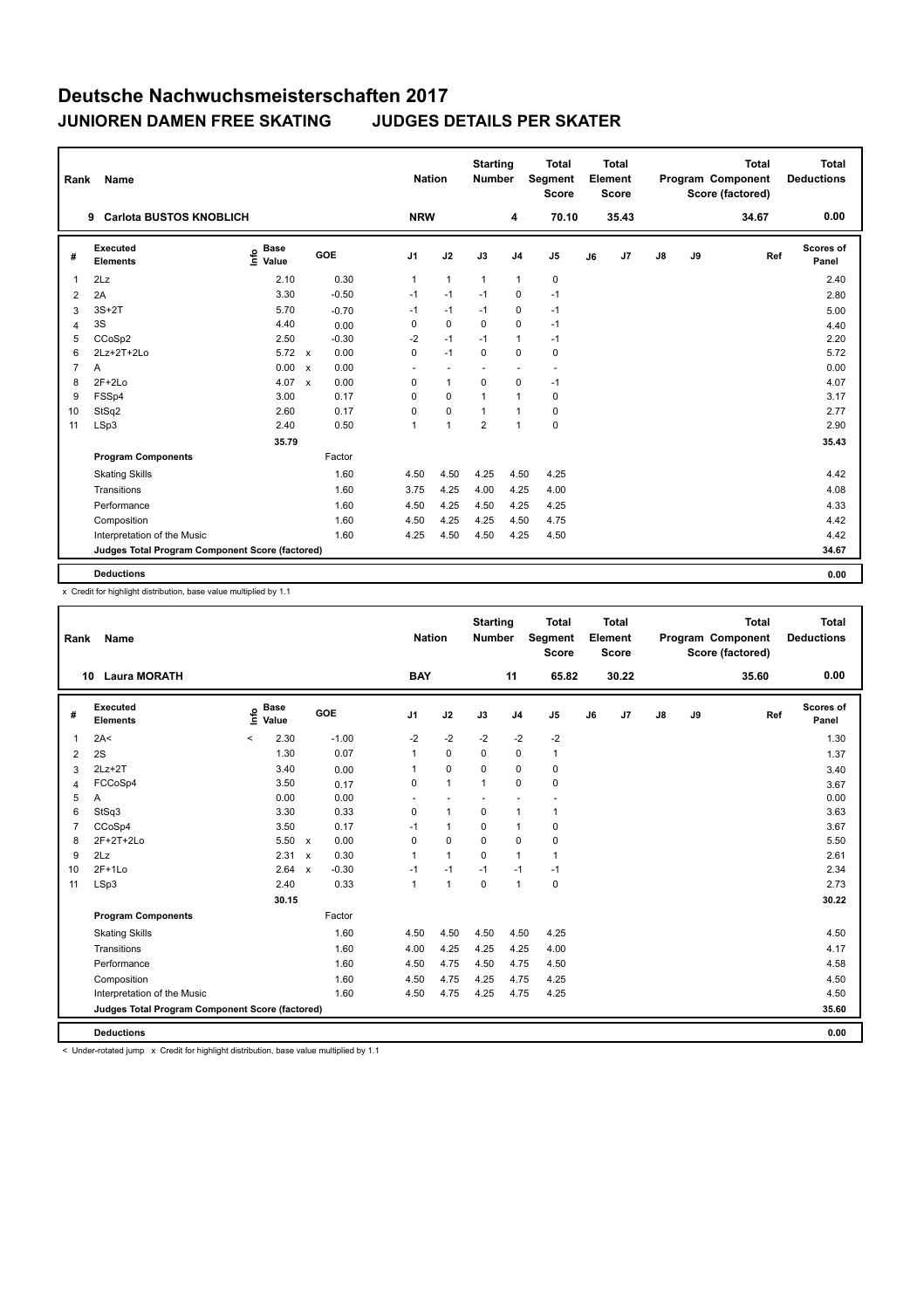| Rank           | Name                                            |         |                      |                           |         |                | <b>Nation</b> |             | <b>Starting</b><br><b>Number</b> |                | <b>Total</b><br>Segment<br><b>Score</b> |    | <b>Total</b><br>Element<br>Score |    |    | <b>Total</b><br>Program Component<br>Score (factored) | <b>Total</b><br><b>Deductions</b> |
|----------------|-------------------------------------------------|---------|----------------------|---------------------------|---------|----------------|---------------|-------------|----------------------------------|----------------|-----------------------------------------|----|----------------------------------|----|----|-------------------------------------------------------|-----------------------------------|
|                | <b>Jasmin LUGERT</b><br>11                      |         |                      |                           |         |                | B-W           |             |                                  | 14             | 64.02                                   |    | 31.09                            |    |    | 34.93                                                 | 2.00                              |
| #              | Executed<br><b>Elements</b>                     | ۴       | <b>Base</b><br>Value |                           | GOE     | J <sub>1</sub> |               | J2          | J3                               | J <sub>4</sub> | J <sub>5</sub>                          | J6 | J7                               | J8 | J9 | Ref                                                   | Scores of<br>Panel                |
| 1              | 3T                                              |         | 4.30                 |                           | 0.70    | $\mathbf{1}$   |               | 0           | $\mathbf{1}$                     | $\mathbf{1}$   | $\mathbf{1}$                            |    |                                  |    |    |                                                       | 5.00                              |
| 2              | 3S                                              |         | 4.40                 |                           | 0.00    | 0              |               | $\mathbf 0$ | 0                                | 0              | 0                                       |    |                                  |    |    |                                                       | 4.40                              |
| 3              | $2Lz+2T$                                        |         | 3.40                 |                           | 0.00    | 1              |               | $\mathbf 0$ | 0                                | 0              | 0                                       |    |                                  |    |    |                                                       | 3.40                              |
| 4              | 2A<                                             | $\prec$ | 2.30                 |                           | $-1.50$ | $-3$           |               | $-3$        | $-3$                             | $-3$           | $-3$                                    |    |                                  |    |    |                                                       | 0.80                              |
| 5              | CCoSp4                                          |         | 3.50                 |                           | 0.33    | 1              |               | $\mathbf 0$ | 1                                | $\mathbf 0$    | $\mathbf{1}$                            |    |                                  |    |    |                                                       | 3.83                              |
| 6              | 2A<                                             | $\prec$ | 2.53                 | $\mathbf{x}$              | $-1.50$ | $-3$           |               | $-3$        | $-3$                             | $-3$           | $-3$                                    |    |                                  |    |    |                                                       | 1.03                              |
| $\overline{7}$ | 2T<<                                            | <<      | 0.44                 | $\boldsymbol{\mathsf{x}}$ | $-0.30$ | $-3$           |               | $-3$        | $-3$                             | $-3$           | $-3$                                    |    |                                  |    |    |                                                       | 0.14                              |
| 8              | StSq2                                           |         | 2.60                 |                           | 0.00    | $-1$           |               | $\mathbf 0$ | 0                                | 0              | 0                                       |    |                                  |    |    |                                                       | 2.60                              |
| 9              | 2Lz+1Lo+2S                                      |         | 4.29                 | $\mathbf{x}$              | $-0.20$ | $-1$           |               | $-1$        | $-1$                             | $\Omega$       | $\pmb{0}$                               |    |                                  |    |    |                                                       | 4.09                              |
| 10             | CCSp3                                           |         | 2.80                 |                           | 0.00    | 0              |               | 0           | 1                                | 0              | 0                                       |    |                                  |    |    |                                                       | 2.80                              |
| 11             | FCCoSp4V                                        |         | 3.00                 |                           | 0.00    | $-1$           |               | 0           | $\Omega$                         | $\Omega$       | $\pmb{0}$                               |    |                                  |    |    |                                                       | 3.00                              |
|                |                                                 |         | 33.56                |                           |         |                |               |             |                                  |                |                                         |    |                                  |    |    |                                                       | 31.09                             |
|                | <b>Program Components</b>                       |         |                      |                           | Factor  |                |               |             |                                  |                |                                         |    |                                  |    |    |                                                       |                                   |
|                | <b>Skating Skills</b>                           |         |                      |                           | 1.60    | 4.50           |               | 4.50        | 4.50                             | 4.75           | 4.50                                    |    |                                  |    |    |                                                       | 4.50                              |
|                | Transitions                                     |         |                      |                           | 1.60    | 3.75           |               | 4.00        | 4.50                             | 4.50           | 4.00                                    |    |                                  |    |    |                                                       | 4.17                              |
|                | Performance                                     |         |                      |                           | 1.60    | 4.00           |               | 4.50        | 4.25                             | 4.50           | 4.25                                    |    |                                  |    |    |                                                       | 4.33                              |
|                | Composition                                     |         |                      |                           | 1.60    | 4.50           |               | 4.50        | 4.50                             | 4.75           | 4.75                                    |    |                                  |    |    |                                                       | 4.58                              |
|                | Interpretation of the Music                     |         |                      |                           | 1.60    | 4.25           |               | 4.25        | 4.25                             | 4.50           | 4.25                                    |    |                                  |    |    |                                                       | 4.25                              |
|                | Judges Total Program Component Score (factored) |         |                      |                           |         |                |               |             |                                  |                |                                         |    |                                  |    |    |                                                       | 34.93                             |
|                | <b>Deductions</b>                               |         |                      | Falls:                    | $-2.00$ |                |               |             |                                  |                |                                         |    |                                  |    |    |                                                       | $-2.00$                           |

< Under-rotated jump << Downgraded jump x Credit for highlight distribution, base value multiplied by 1.1

| Rank           | Name                                            |         |                      |                           |         |                | <b>Nation</b>  | <b>Starting</b><br>Number |                | <b>Total</b><br>Segment<br><b>Score</b> |    | <b>Total</b><br>Element<br>Score |               |    | Total<br>Program Component<br>Score (factored) | Total<br><b>Deductions</b> |
|----------------|-------------------------------------------------|---------|----------------------|---------------------------|---------|----------------|----------------|---------------------------|----------------|-----------------------------------------|----|----------------------------------|---------------|----|------------------------------------------------|----------------------------|
| 12             | <b>Katharina KURZ</b>                           |         |                      |                           |         | <b>BAY</b>     |                |                           | 15             | 63.45                                   |    | 29.06                            |               |    | 34.39                                          | 0.00                       |
| #              | <b>Executed</b><br><b>Elements</b>              | ١nf٥    | <b>Base</b><br>Value |                           | GOE     | J <sub>1</sub> | J2             | J3                        | J <sub>4</sub> | J <sub>5</sub>                          | J6 | J7                               | $\mathsf{J}8$ | J9 | Ref                                            | <b>Scores of</b><br>Panel  |
| 1              | $2Lz+2T$                                        |         | 3.40                 |                           | $-0.20$ | 0              | $\mathbf 0$    | $-1$                      | $-1$           | $-1$                                    |    |                                  |               |    |                                                | 3.20                       |
| 2              | $2F+2T$                                         |         | 3.20                 |                           | 0.30    | 1              | $\mathbf 0$    | $\mathbf{1}$              | $\mathbf{1}$   | $\mathbf{1}$                            |    |                                  |               |    |                                                | 3.50                       |
| 3              | 3Lo<                                            | $\prec$ | 3.60                 |                           | $-1.17$ | -2             | $-1$           | $-2$                      | $-2$           | $-1$                                    |    |                                  |               |    |                                                | 2.43                       |
| 4              | 2S                                              |         | 1.30                 |                           | 0.00    | $\mathbf{1}$   | $\mathbf 0$    | $\Omega$                  | $\mathbf 0$    | $\mathbf 0$                             |    |                                  |               |    |                                                | 1.30                       |
| 5              | FCSp3                                           |         | 2.80                 |                           | 0.33    | 0              | $\mathbf{1}$   | $\mathbf{1}$              | $\mathbf{1}$   | $\mathbf 0$                             |    |                                  |               |    |                                                | 3.13                       |
| 6              | 2A<                                             | $\prec$ | 2.53                 | $\mathsf{x}$              | $-0.67$ | $-2$           | $-1$           | $-1$                      | $-2$           | $\mathbf 0$                             |    |                                  |               |    |                                                | 1.86                       |
| $\overline{7}$ | 2Lz+1Lo<+2S                                     | $\prec$ | 4.18                 | $\boldsymbol{\mathsf{x}}$ | $-0.20$ | $-1$           | $\mathbf 0$    | $-1$                      | $-1$           | $\mathbf 0$                             |    |                                  |               |    |                                                | 3.98                       |
| 8              | 2F                                              |         | 2.09                 | $\boldsymbol{\mathsf{x}}$ | 0.00    | 0              | $\mathbf 0$    | $\mathbf 0$               | $\mathbf 0$    | $\mathbf 0$                             |    |                                  |               |    |                                                | 2.09                       |
| 9              | LSp3                                            |         | 2.40                 |                           | 0.17    | $\Omega$       | $\overline{1}$ | $\mathbf{1}$              | $\mathbf 0$    | $\mathbf 0$                             |    |                                  |               |    |                                                | 2.57                       |
| 10             | StSq2                                           |         | 2.60                 |                           | 0.00    | $-1$           | 0              | $\Omega$                  | 0              | 0                                       |    |                                  |               |    |                                                | 2.60                       |
| 11             | CCoSp2                                          |         | 2.50                 |                           | $-0.10$ | $-1$           | $\mathbf 0$    | $\mathbf 0$               | $-1$           | $\mathbf 0$                             |    |                                  |               |    |                                                | 2.40                       |
|                |                                                 |         | 30.60                |                           |         |                |                |                           |                |                                         |    |                                  |               |    |                                                | 29.06                      |
|                | <b>Program Components</b>                       |         |                      |                           | Factor  |                |                |                           |                |                                         |    |                                  |               |    |                                                |                            |
|                | <b>Skating Skills</b>                           |         |                      |                           | 1.60    | 4.25           | 4.75           | 4.50                      | 4.25           | 4.00                                    |    |                                  |               |    |                                                | 4.33                       |
|                | Transitions                                     |         |                      |                           | 1.60    | 4.00           | 4.25           | 4.50                      | 4.25           | 4.25                                    |    |                                  |               |    |                                                | 4.25                       |
|                | Performance                                     |         |                      |                           | 1.60    | 4.50           | 4.25           | 4.25                      | 4.50           | 4.25                                    |    |                                  |               |    |                                                | 4.33                       |
|                | Composition                                     |         |                      |                           | 1.60    | 4.25           | 4.50           | 4.50                      | 4.25           | 4.00                                    |    |                                  |               |    |                                                | 4.33                       |
|                | Interpretation of the Music                     |         |                      |                           | 1.60    | 4.25           | 4.25           | 4.25                      | 4.25           | 4.00                                    |    |                                  |               |    |                                                | 4.25                       |
|                | Judges Total Program Component Score (factored) |         |                      |                           |         |                |                |                           |                |                                         |    |                                  |               |    |                                                | 34.39                      |
|                | <b>Deductions</b>                               |         |                      |                           |         |                |                |                           |                |                                         |    |                                  |               |    |                                                | 0.00                       |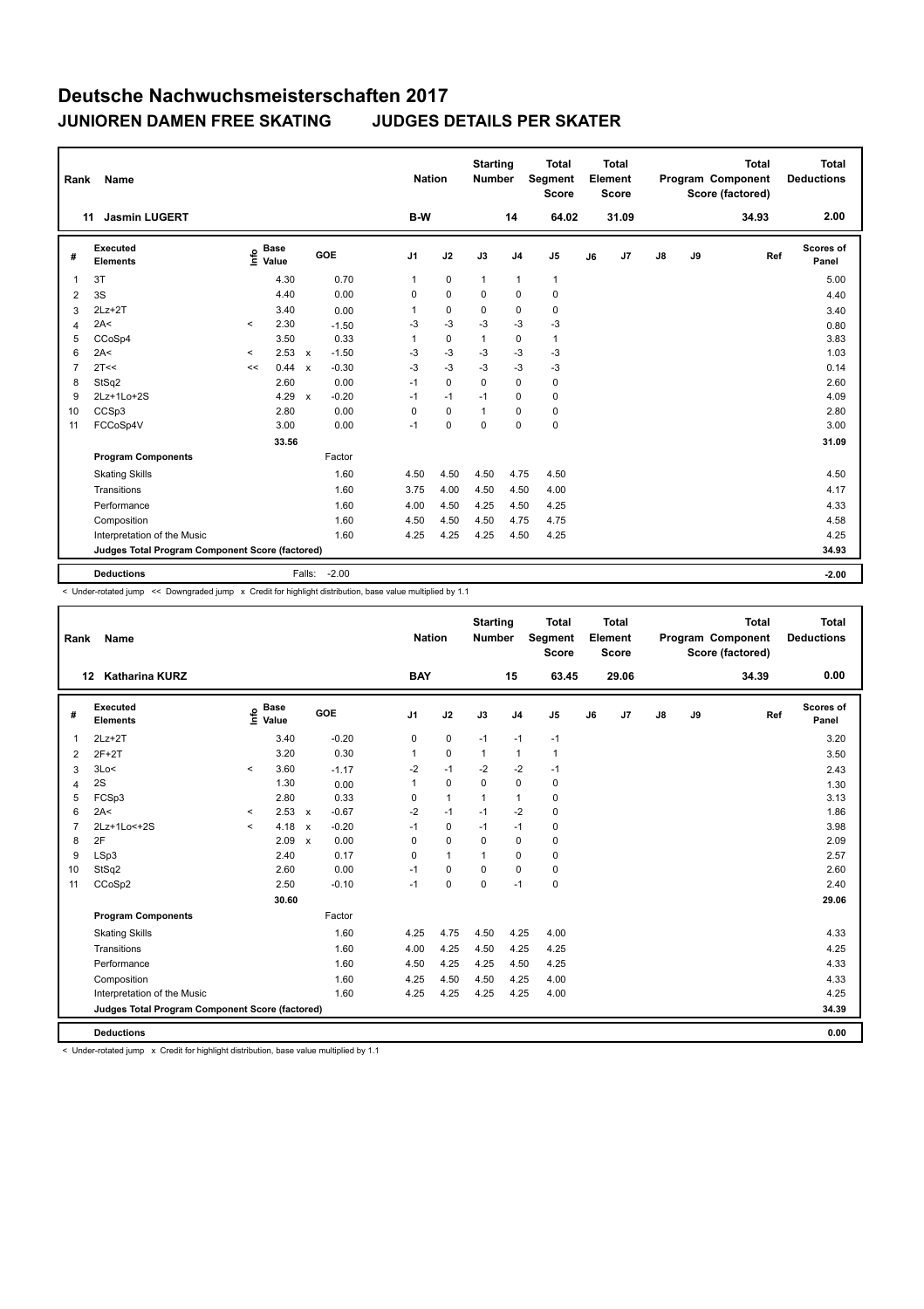| Rank           | Name                                            |                              |                           |         |                | <b>Nation</b> | <b>Starting</b><br><b>Number</b> |                | <b>Total</b><br>Segment<br><b>Score</b> |    | <b>Total</b><br>Element<br><b>Score</b> |    |    | <b>Total</b><br>Program Component<br>Score (factored) | Total<br><b>Deductions</b> |
|----------------|-------------------------------------------------|------------------------------|---------------------------|---------|----------------|---------------|----------------------------------|----------------|-----------------------------------------|----|-----------------------------------------|----|----|-------------------------------------------------------|----------------------------|
|                | <b>Kalina LEWICKA</b><br>13                     |                              |                           |         | B-W            |               |                                  | $\overline{7}$ | 63.02                                   |    | 28.89                                   |    |    | 34.13                                                 | 0.00                       |
| #              | <b>Executed</b><br><b>Elements</b>              | <b>Base</b><br>lnfo<br>Value |                           | GOE     | J <sub>1</sub> | J2            | J3                               | J <sub>4</sub> | J <sub>5</sub>                          | J6 | J7                                      | J8 | J9 | Ref                                                   | <b>Scores of</b><br>Panel  |
| 1              | 2A                                              | 3.30                         |                           | $-1.00$ | $-2$           | $-2$          | $-2$                             | $-2$           | $-2$                                    |    |                                         |    |    |                                                       | 2.30                       |
| 2              | 1A                                              | 1.10                         |                           | $-0.47$ | $-3$           | $-2$          | $-3$                             | $-2$           | $-2$                                    |    |                                         |    |    |                                                       | 0.63                       |
| 3              | 2F                                              | 1.90                         |                           | $-0.30$ | $-1$           | $-1$          | $-1$                             | $-1$           | $-1$                                    |    |                                         |    |    |                                                       | 1.60                       |
| 4              | LSp3                                            | 2.40                         |                           | 0.00    | 0              | 0             | $\Omega$                         | 0              | 0                                       |    |                                         |    |    |                                                       | 2.40                       |
| 5              | StSq3                                           | 3.30                         |                           | 0.00    | 0              | 0             | 1                                | 0              | 0                                       |    |                                         |    |    |                                                       | 3.30                       |
| 6              | $2T+2T$                                         | 2.86                         | $\mathsf{x}$              | 0.00    | 0              | $\mathbf 0$   | $\Omega$                         | $\mathbf 0$    | $\pmb{0}$                               |    |                                         |    |    |                                                       | 2.86                       |
| $\overline{7}$ | $2F+2Lo$                                        | 4.07                         | $\boldsymbol{\mathsf{x}}$ | 0.10    | 0              | $\mathbf 0$   | 1                                | $\mathbf{1}$   | 0                                       |    |                                         |    |    |                                                       | 4.17                       |
| 8              | CCoSp4                                          | 3.50                         |                           | 0.17    | 0              | $\mathbf 0$   | $\mathbf{1}$                     | 0              | $\mathbf{1}$                            |    |                                         |    |    |                                                       | 3.67                       |
| 9              | 2Lz                                             | 2.31                         | $\mathsf{x}$              | 0.00    | 0              | 0             | 0                                | $\mathbf{1}$   | 0                                       |    |                                         |    |    |                                                       | 2.31                       |
| 10             | $2Lz+1T$                                        | 2.75                         | $\mathsf{x}$              | 0.00    | 0              | $\mathbf 0$   | $-1$                             | 0              | 0                                       |    |                                         |    |    |                                                       | 2.75                       |
| 11             | FSSp4                                           | 3.00                         |                           | $-0.10$ | $-1$           | 0             | $-1$                             | $\mathbf 0$    | $\pmb{0}$                               |    |                                         |    |    |                                                       | 2.90                       |
|                |                                                 | 30.49                        |                           |         |                |               |                                  |                |                                         |    |                                         |    |    |                                                       | 28.89                      |
|                | <b>Program Components</b>                       |                              |                           | Factor  |                |               |                                  |                |                                         |    |                                         |    |    |                                                       |                            |
|                | <b>Skating Skills</b>                           |                              |                           | 1.60    | 4.25           | 4.25          | 4.25                             | 4.50           | 4.75                                    |    |                                         |    |    |                                                       | 4.33                       |
|                | Transitions                                     |                              |                           | 1.60    | 3.75           | 3.75          | 3.50                             | 4.50           | 4.25                                    |    |                                         |    |    |                                                       | 3.92                       |
|                | Performance                                     |                              |                           | 1.60    | 3.75           | 4.00          | 3.75                             | 4.50           | 4.50                                    |    |                                         |    |    |                                                       | 4.08                       |
|                | Composition                                     |                              |                           | 1.60    | 4.50           | 4.00          | 4.25                             | 4.75           | 4.75                                    |    |                                         |    |    |                                                       | 4.50                       |
|                | Interpretation of the Music                     |                              |                           | 1.60    | 4.25           | 4.25          | 4.50                             | 4.75           | 4.75                                    |    |                                         |    |    |                                                       | 4.50                       |
|                | Judges Total Program Component Score (factored) |                              |                           |         |                |               |                                  |                |                                         |    |                                         |    |    |                                                       | 34.13                      |
|                | <b>Deductions</b>                               |                              |                           |         |                |               |                                  |                |                                         |    |                                         |    |    |                                                       | 0.00                       |

x Credit for highlight distribution, base value multiplied by 1.1

| <b>Name</b>                 |                                   |       |                                      |               |                                                                                                |              |                                                     |                | <b>Total</b><br><b>Score</b>                 |                                                         | <b>Total</b> |                         |    | <b>Total</b> | Total<br><b>Deductions</b>                   |
|-----------------------------|-----------------------------------|-------|--------------------------------------|---------------|------------------------------------------------------------------------------------------------|--------------|-----------------------------------------------------|----------------|----------------------------------------------|---------------------------------------------------------|--------------|-------------------------|----|--------------|----------------------------------------------|
| <b>Malin SCHÄDLICH</b>      |                                   |       |                                      |               |                                                                                                |              |                                                     | 3              | 62.86                                        |                                                         | 29.06        |                         |    | 34.80        | 1.00                                         |
| Executed<br><b>Elements</b> | lnfo                              |       |                                      |               | J1                                                                                             | J2           | J3                                                  | J <sub>4</sub> | J5                                           | J6                                                      | J7           | $\mathsf{J}8$           | J9 |              | Scores of<br>Panel                           |
| 2A<                         | $\,<$                             | 2.30  |                                      | $-0.50$       | $-1$                                                                                           | $-2$         | $-1$                                                | $-1$           | $-1$                                         |                                                         |              |                         |    |              | 1.80                                         |
| 2A<                         | $\prec$                           | 2.30  |                                      | $-0.50$       | $-1$                                                                                           | $-2$         | $-1$                                                | $-1$           | $-1$                                         |                                                         |              |                         |    |              | 1.80                                         |
| 2S                          |                                   | 1.30  |                                      | 0.00          | 1                                                                                              | $\mathbf 0$  | $\Omega$                                            | 0              | 0                                            |                                                         |              |                         |    |              | 1.30                                         |
| 2Lz                         |                                   | 2.10  |                                      | 0.20          | 1                                                                                              | $\mathbf 0$  | $\mathbf{1}$                                        | $\mathbf 0$    | $\mathbf{1}$                                 |                                                         |              |                         |    |              | 2.30                                         |
| LSp4                        |                                   | 2.70  |                                      | 0.33          | $\mathbf{1}$                                                                                   | $\Omega$     | $\Omega$                                            | $\mathbf{1}$   | $\mathbf{1}$                                 |                                                         |              |                         |    |              | 3.03                                         |
| 2F+2T+2Lo                   |                                   | 5.50  | $\mathbf{x}$                         | $-0.90$       | $-3$                                                                                           | $-3$         | $-3$                                                | $-3$           | $-3$                                         |                                                         |              |                         |    |              | 4.60                                         |
| CCoSp1                      |                                   | 2.00  |                                      | 0.00          | $-1$                                                                                           | $\mathbf 0$  | $\Omega$                                            | $\mathbf{1}$   | $\pmb{0}$                                    |                                                         |              |                         |    |              | 2.00                                         |
| $2F+2Lo<$                   | $\prec$                           | 3.52  | $\mathsf{x}$                         | $-0.30$       | $-2$                                                                                           | $-1$         | $-1$                                                | $-1$           | $-1$                                         |                                                         |              |                         |    |              | 3.22                                         |
| FCCoSp3V                    |                                   |       |                                      |               |                                                                                                | $-1$         |                                                     | $-1$           | $-1$                                         |                                                         |              |                         |    |              | 2.10                                         |
|                             |                                   |       |                                      |               | 0                                                                                              |              | $\mathbf{1}$                                        | $\mathbf 0$    | $\mathbf 0$                                  |                                                         |              |                         |    |              | 3.47                                         |
|                             |                                   |       |                                      |               |                                                                                                |              |                                                     |                |                                              |                                                         |              |                         |    |              | 3.44                                         |
|                             |                                   | 31.26 |                                      |               |                                                                                                |              |                                                     |                |                                              |                                                         |              |                         |    |              | 29.06                                        |
| <b>Program Components</b>   |                                   |       |                                      | Factor        |                                                                                                |              |                                                     |                |                                              |                                                         |              |                         |    |              |                                              |
| <b>Skating Skills</b>       |                                   |       |                                      | 1.60          | 4.00                                                                                           | 4.25         | 4.25                                                |                | 4.75                                         |                                                         |              |                         |    |              | 4.25                                         |
| Transitions                 |                                   |       |                                      | 1.60          | 3.50                                                                                           | 4.00         | 3.75                                                |                | 4.50                                         |                                                         |              |                         |    |              | 4.08                                         |
| Performance                 |                                   |       |                                      | 1.60          | 4.25                                                                                           | 4.50         | 4.50                                                |                | 4.75                                         |                                                         |              |                         |    |              | 4.50                                         |
| Composition                 |                                   |       |                                      | 1.60          | 4.25                                                                                           | 4.25         | 4.00                                                |                | 4.75                                         |                                                         |              |                         |    |              | 4.42                                         |
| Interpretation of the Music |                                   |       |                                      | 1.60          | 4.50                                                                                           | 4.50         | 4.25                                                |                | 4.75                                         |                                                         |              |                         |    |              | 4.50                                         |
|                             |                                   |       |                                      |               |                                                                                                |              |                                                     |                |                                              |                                                         |              |                         |    | 34.80        |                                              |
| <b>Deductions</b>           |                                   |       |                                      | $-1.00$       |                                                                                                |              |                                                     |                |                                              |                                                         |              |                         |    |              | $-1.00$                                      |
|                             | Rank<br>14<br>StSq3<br>$2Lz + 2T$ |       | <b>Base</b><br>Value<br>2.50<br>3.30 | 3.74 $\times$ | GOE<br>$-0.40$<br>0.17<br>$-0.30$<br>Judges Total Program Component Score (factored)<br>Falls: | $-2$<br>$-2$ | <b>Nation</b><br><b>BRE</b><br>$\mathbf{1}$<br>$-1$ | $-2$<br>$-1$   | <b>Starting</b><br><b>Number</b><br>$\Omega$ | Segment<br>$-1$<br>4.25<br>4.50<br>4.50<br>4.75<br>4.50 |              | Element<br><b>Score</b> |    |              | Program Component<br>Score (factored)<br>Ref |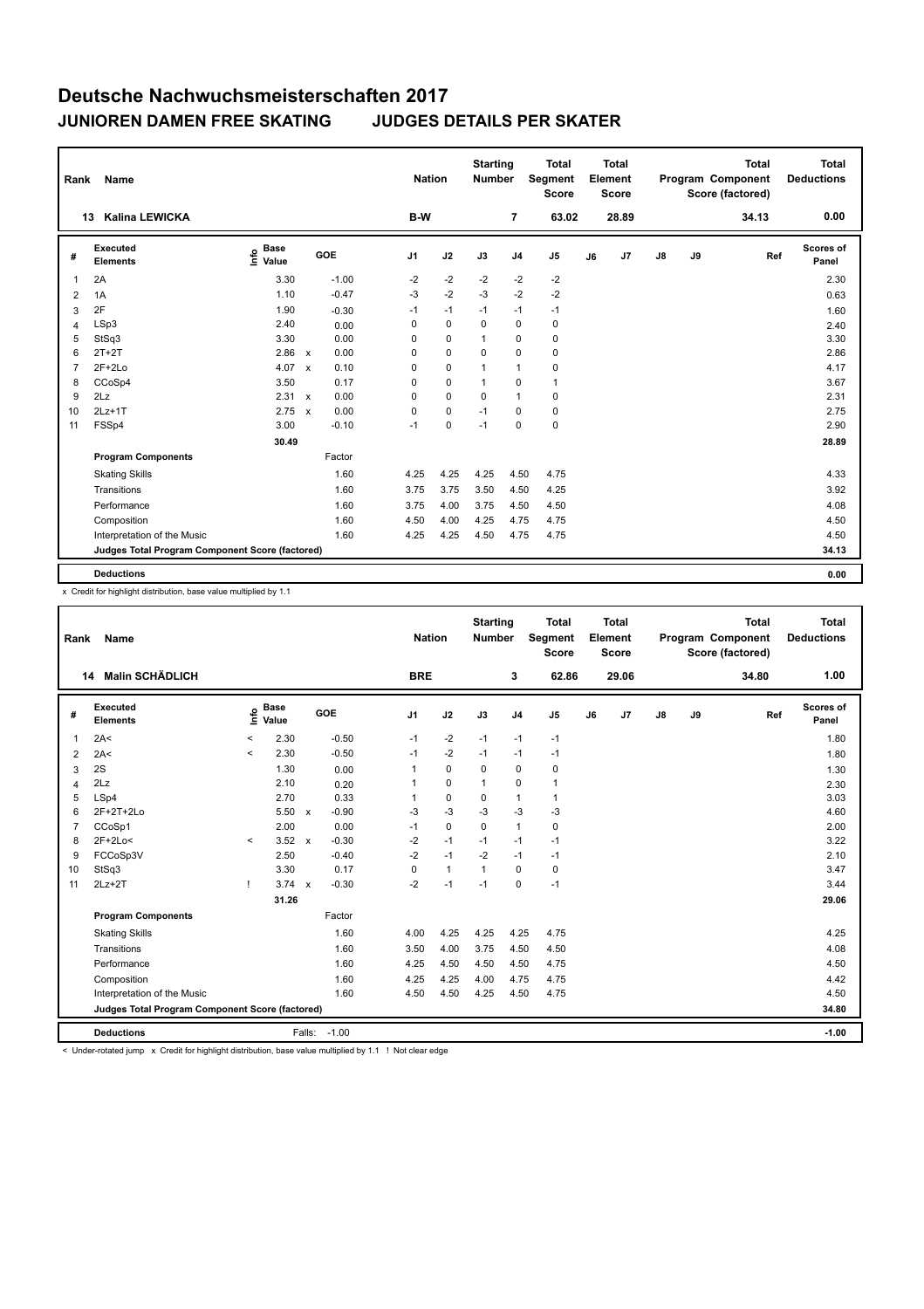| Rank           | Name                                            |       |                      |                           |         | <b>Nation</b>  | <b>Starting</b><br><b>Number</b> |              | <b>Total</b><br>Segment<br><b>Score</b> |                | <b>Total</b><br>Element<br>Score |       |    | <b>Total</b><br>Program Component<br>Score (factored) | <b>Total</b><br><b>Deductions</b> |                    |
|----------------|-------------------------------------------------|-------|----------------------|---------------------------|---------|----------------|----------------------------------|--------------|-----------------------------------------|----------------|----------------------------------|-------|----|-------------------------------------------------------|-----------------------------------|--------------------|
|                | <b>Layla Constance LABERNY</b><br>15            |       |                      |                           |         | <b>BER</b>     |                                  |              | 16                                      | 62.57          |                                  | 29.70 |    |                                                       | 33.87                             | 1.00               |
| #              | Executed<br><b>Elements</b>                     | ۴ê    | <b>Base</b><br>Value |                           | GOE     | J <sub>1</sub> | J2                               | J3           | J <sub>4</sub>                          | J <sub>5</sub> | J6                               | J7    | J8 | J9                                                    | Ref                               | Scores of<br>Panel |
| 1              | 2Lz                                             |       | 2.10                 |                           | 0.00    | $\mathbf{1}$   | $-1$                             | $\mathbf 0$  | 0                                       | $\pmb{0}$      |                                  |       |    |                                                       |                                   | 2.10               |
| 2              | 3S<<                                            | <<    | 1.30                 |                           | $-0.53$ | $-3$           | $-3$                             | $-2$         | -3                                      | $-2$           |                                  |       |    |                                                       |                                   | 0.77               |
| 3              | 2A<                                             | $\,<$ | 2.30                 |                           | $-1.00$ | $-2$           | $-2$                             | $-2$         | $-2$                                    | $-1$           |                                  |       |    |                                                       |                                   | 1.30               |
| 4              | LSp4                                            |       | 2.70                 |                           | 0.50    | $\mathbf{1}$   | $\mathbf{1}$                     | $\mathbf{1}$ | 0                                       | $\overline{2}$ |                                  |       |    |                                                       |                                   | 3.20               |
| 5              | 2F                                              |       | 1.90                 |                           | 0.20    | 1              | $\mathbf 0$                      | $\Omega$     | $\mathbf{1}$                            | $\mathbf{1}$   |                                  |       |    |                                                       |                                   | 2.10               |
| 6              | 2Lo+1Lo+2S                                      |       | 3.60                 |                           | 0.00    | 0              | $\mathbf 0$                      | $\Omega$     | $\mathbf 0$                             | $\pmb{0}$      |                                  |       |    |                                                       |                                   | 3.60               |
| $\overline{7}$ | FCSp4                                           |       | 3.20                 |                           | 0.00    | 0              | $\mathbf 0$                      | 1            | $\mathbf 0$                             | $\mathbf 0$    |                                  |       |    |                                                       |                                   | 3.20               |
| 8              | StSq3                                           |       | 3.30                 |                           | $-1.63$ | $-2$           | $-2$                             | $-3$         | $-3$                                    | $-2$           |                                  |       |    |                                                       |                                   | 1.67               |
| 9              | $2Lz+2T$                                        |       | $3.74 \times$        |                           | 0.00    | 0              | $-1$                             | $\Omega$     | $\Omega$                                | $\pmb{0}$      |                                  |       |    |                                                       |                                   | 3.74               |
| 10             | $2F+2T$                                         |       | 3.52                 | $\boldsymbol{\mathsf{x}}$ | 0.00    | 0              | 0                                | $\Omega$     | 0                                       | $\mathbf{1}$   |                                  |       |    |                                                       |                                   | 3.52               |
| 11             | CCoSp4                                          |       | 3.50                 |                           | 1.00    | 2              | $\overline{2}$                   | 2            | $\overline{1}$                          | 3              |                                  |       |    |                                                       |                                   | 4.50               |
|                |                                                 |       | 31.16                |                           |         |                |                                  |              |                                         |                |                                  |       |    |                                                       |                                   | 29.70              |
|                | <b>Program Components</b>                       |       |                      |                           | Factor  |                |                                  |              |                                         |                |                                  |       |    |                                                       |                                   |                    |
|                | <b>Skating Skills</b>                           |       |                      |                           | 1.60    | 4.50           | 4.25                             | 4.00         | 4.25                                    | 4.75           |                                  |       |    |                                                       |                                   | 4.33               |
|                | Transitions                                     |       |                      |                           | 1.60    | 4.25           | 4.00                             | 3.75         | 4.50                                    | 4.75           |                                  |       |    |                                                       |                                   | 4.25               |
|                | Performance                                     |       |                      |                           | 1.60    | 4.00           | 4.00                             | 4.00         | 4.00                                    | 4.50           |                                  |       |    |                                                       |                                   | 4.00               |
|                | Composition                                     |       |                      |                           | 1.60    | 4.75           | 4.25                             | 4.25         | 4.25                                    | 5.00           |                                  |       |    |                                                       |                                   | 4.42               |
|                | Interpretation of the Music                     |       |                      |                           | 1.60    | 4.25           | 4.00                             | 4.00         | 4.25                                    | 4.50           |                                  |       |    |                                                       |                                   | 4.17               |
|                | Judges Total Program Component Score (factored) |       |                      |                           |         |                |                                  |              |                                         |                |                                  |       |    |                                                       |                                   | 33.87              |
|                | <b>Deductions</b>                               |       |                      | Falls:                    | $-1.00$ |                |                                  |              |                                         |                |                                  |       |    |                                                       |                                   | $-1.00$            |

< Under-rotated jump << Downgraded jump x Credit for highlight distribution, base value multiplied by 1.1

| Rank           | Name                                            |      |                      |                           |         | <b>Nation</b>  |                | <b>Starting</b><br>Number |                | <b>Total</b><br>Segment<br><b>Score</b> |    | <b>Total</b><br>Element<br>Score |               |    | Total<br>Program Component<br>Score (factored) |     | Total<br><b>Deductions</b> |
|----------------|-------------------------------------------------|------|----------------------|---------------------------|---------|----------------|----------------|---------------------------|----------------|-----------------------------------------|----|----------------------------------|---------------|----|------------------------------------------------|-----|----------------------------|
|                | <b>Julia ZENNER</b><br>16                       |      |                      |                           |         | <b>SAS</b>     |                |                           | 5              | 59.53                                   |    | 25.66                            |               |    | 33.87                                          |     | 0.00                       |
| #              | <b>Executed</b><br><b>Elements</b>              | ١nf٥ | <b>Base</b><br>Value |                           | GOE     | J <sub>1</sub> | J2             | J3                        | J <sub>4</sub> | J <sub>5</sub>                          | J6 | J7                               | $\mathsf{J}8$ | J9 |                                                | Ref | <b>Scores of</b><br>Panel  |
| 1              | 1A                                              |      | 1.10                 |                           | 0.00    | 1              | $-1$           | 0                         | $\pmb{0}$      | 0                                       |    |                                  |               |    |                                                |     | 1.10                       |
| 2              | 2Lo                                             |      | 1.80                 |                           | 0.20    | 1              | $\mathbf 0$    | $\overline{1}$            | 0              | $\mathbf{1}$                            |    |                                  |               |    |                                                |     | 2.00                       |
| 3              | CCoSp4                                          |      | 3.50                 |                           | 0.33    |                | $\mathbf{1}$   | 1                         | 0              | 0                                       |    |                                  |               |    |                                                |     | 3.83                       |
| 4              | 2A<<                                            | <<   | 1.10                 |                           | $-0.60$ | $-3$           | $-3$           | $-3$                      | $-3$           | $-2$                                    |    |                                  |               |    |                                                |     | 0.50                       |
| 5              | $2F+1Lo$                                        |      | 2.40                 |                           | 0.00    | 1              | $\mathbf 0$    | 0                         | $\mathbf 0$    | $\mathbf 0$                             |    |                                  |               |    |                                                |     | 2.40                       |
| 6              | $2F+2T$                                         |      | 3.20                 |                           | 0.00    | 0              | $\mathbf 0$    | $\Omega$                  | $\mathbf 0$    | $\mathbf 0$                             |    |                                  |               |    |                                                |     | 3.20                       |
| $\overline{7}$ | FCCoSp2                                         |      | 2.50                 |                           | 0.00    | 0              | $-1$           | $\mathbf 0$               | $\mathbf 0$    | $\mathbf 0$                             |    |                                  |               |    |                                                |     | 2.50                       |
| 8              | $2Lz+1T$                                        |      | 2.75                 | $\boldsymbol{\mathsf{x}}$ | $-0.20$ | 0              | $\mathbf 0$    | $-1$                      | $-1$           | $-1$                                    |    |                                  |               |    |                                                |     | 2.55                       |
| 9              | LSp2                                            |      | 1.90                 |                           | 0.50    | 0              | $\overline{1}$ | $\mathbf{1}$              | $\mathbf{1}$   | $\mathbf{1}$                            |    |                                  |               |    |                                                |     | 2.40                       |
| 10             | StSq2                                           |      | 2.60                 |                           | 0.17    | 0              | 0              | $\overline{1}$            | 0              | $\mathbf{1}$                            |    |                                  |               |    |                                                |     | 2.77                       |
| 11             | 2Lz                                             |      | 2.31                 | $\mathsf{x}$              | 0.10    | $\overline{1}$ | $\mathbf 0$    | $\mathbf 0$               | $\mathbf 0$    | $\mathbf{1}$                            |    |                                  |               |    |                                                |     | 2.41                       |
|                |                                                 |      | 25.16                |                           |         |                |                |                           |                |                                         |    |                                  |               |    |                                                |     | 25.66                      |
|                | <b>Program Components</b>                       |      |                      |                           | Factor  |                |                |                           |                |                                         |    |                                  |               |    |                                                |     |                            |
|                | <b>Skating Skills</b>                           |      |                      |                           | 1.60    | 4.25           | 4.50           | 4.25                      | 3.75           | 4.00                                    |    |                                  |               |    |                                                |     | 4.17                       |
|                | Transitions                                     |      |                      |                           | 1.60    | 4.00           | 4.00           | 4.00                      | 4.00           | 4.00                                    |    |                                  |               |    |                                                |     | 4.00                       |
|                | Performance                                     |      |                      |                           | 1.60    | 4.50           | 4.00           | 4.50                      | 4.25           | 4.50                                    |    |                                  |               |    |                                                |     | 4.42                       |
|                | Composition                                     |      |                      |                           | 1.60    | 4.50           | 4.25           | 4.00                      | 4.25           | 4.50                                    |    |                                  |               |    |                                                |     | 4.33                       |
|                | Interpretation of the Music                     |      |                      |                           | 1.60    | 4.25           | 4.00           | 4.25                      | 4.25           | 4.25                                    |    |                                  |               |    |                                                |     | 4.25                       |
|                | Judges Total Program Component Score (factored) |      |                      |                           |         |                |                |                           |                |                                         |    |                                  |               |    |                                                |     | 33.87                      |
|                | <b>Deductions</b>                               |      |                      |                           |         |                |                |                           |                |                                         |    |                                  |               |    |                                                |     | 0.00                       |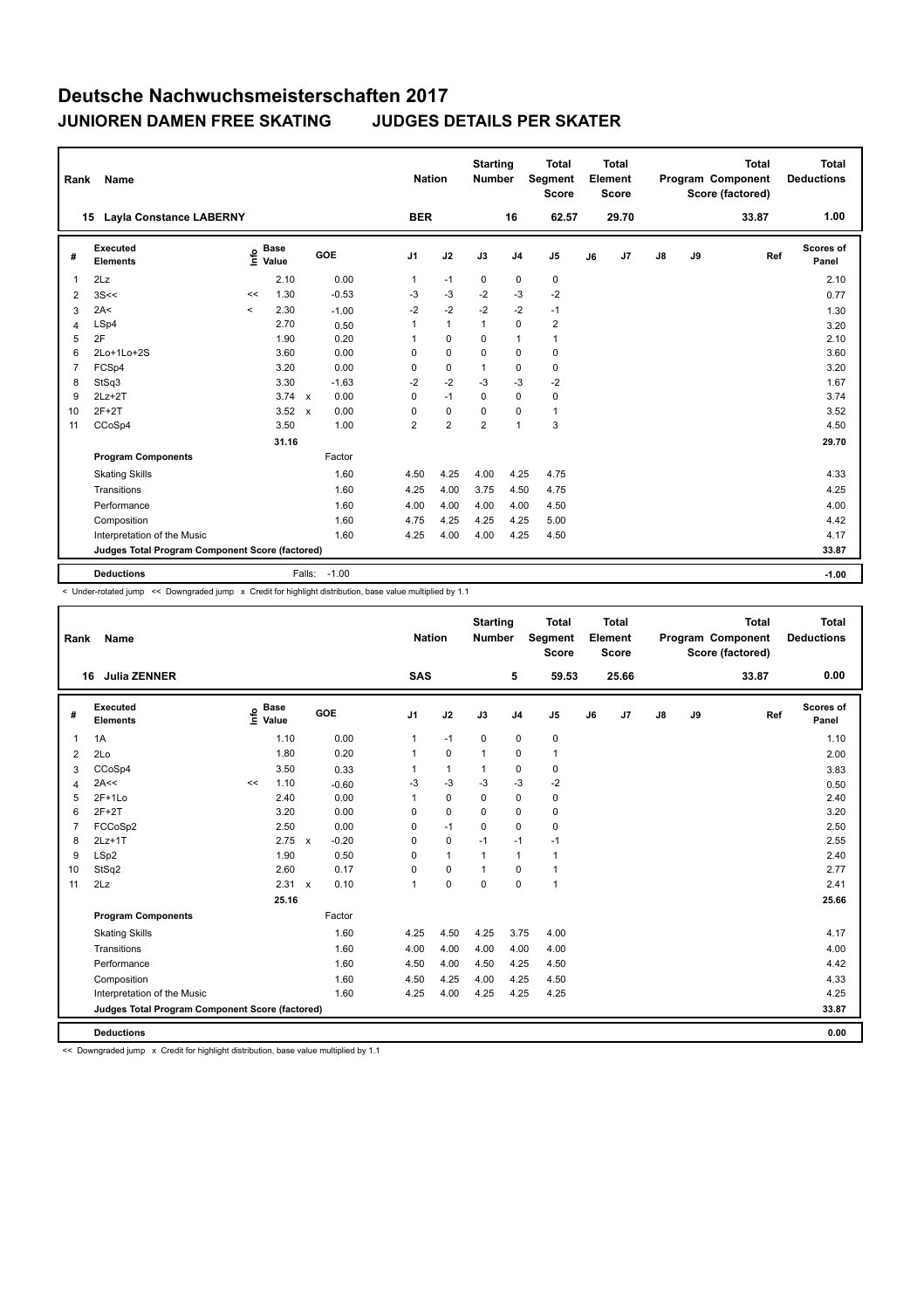| Rank                    | <b>Name</b>                                     |         |                      |              |            |                | <b>Nation</b> |              | <b>Starting</b><br><b>Number</b> |                | <b>Total</b><br>Segment<br><b>Score</b> |    | <b>Total</b><br>Element<br><b>Score</b> |               |    | <b>Total</b><br>Program Component<br>Score (factored) | <b>Total</b><br><b>Deductions</b> |
|-------------------------|-------------------------------------------------|---------|----------------------|--------------|------------|----------------|---------------|--------------|----------------------------------|----------------|-----------------------------------------|----|-----------------------------------------|---------------|----|-------------------------------------------------------|-----------------------------------|
|                         | <b>Minori YUGE</b><br>17                        |         |                      |              |            |                | <b>BER</b>    |              |                                  | 6              | 59.33                                   |    | 23.73                                   |               |    | 35.60                                                 | 0.00                              |
| #                       | Executed<br><b>Elements</b>                     | lnfo    | <b>Base</b><br>Value |              | <b>GOE</b> | J1             |               | J2           | J3                               | J <sub>4</sub> | J <sub>5</sub>                          | J6 | J <sub>7</sub>                          | $\mathsf{J}8$ | J9 | Ref                                                   | Scores of<br>Panel                |
|                         | 2A                                              |         | 3.30                 |              | 0.00       | 0              |               | $\pmb{0}$    | 0                                | 0              | 0                                       |    |                                         |               |    |                                                       | 3.30                              |
| $\overline{2}$          | 2F                                              |         | 1.90                 |              | $-0.60$    |                | $-2$          | $-2$         | $-2$                             | $-2$           | $-2$                                    |    |                                         |               |    |                                                       | 1.30                              |
| 3                       | 1A<<                                            | <<      | 0.00                 |              | 0.00       |                |               | ٠            |                                  |                |                                         |    |                                         |               |    |                                                       | 0.00                              |
| $\overline{\mathbf{A}}$ | FCCoSp4                                         |         | 3.50                 |              | 0.17       | 0              |               | $\mathbf 0$  | $\mathbf{1}$                     | $\Omega$       | $\mathbf{1}$                            |    |                                         |               |    |                                                       | 3.67                              |
| 5                       | 2Lo                                             |         | 1.80                 |              | 0.30       | $\overline{1}$ |               | $\mathbf{1}$ | $\mathbf 0$                      | 1              | $\mathbf{1}$                            |    |                                         |               |    |                                                       | 2.10                              |
| 6                       | 2Lz                                             |         | 2.31                 | $\mathsf{x}$ | $-0.70$    | $-3$           |               | $-3$         | $-2$                             | $-2$           | $-2$                                    |    |                                         |               |    |                                                       | 1.61                              |
| 7                       | 2F                                              |         | 2.09                 | $\mathsf{x}$ | 0.00       | $\mathbf 0$    |               | $\mathbf 0$  | $\mathbf 0$                      | $\Omega$       | $\mathbf 0$                             |    |                                         |               |    |                                                       | 2.09                              |
| 8                       | StSq3                                           |         | 3.30                 |              | 0.50       | $\mathbf 0$    |               | $\mathbf{1}$ | $\overline{1}$                   | 1              | $\mathbf{1}$                            |    |                                         |               |    |                                                       | 3.80                              |
| 9                       | 2Lo<                                            | $\prec$ | 1.43                 | $\mathbf{x}$ | $-0.30$    |                | $-2$          | $-1$         | $-1$                             | $-1$           | $-1$                                    |    |                                         |               |    |                                                       | 1.13                              |
| 10                      | LSp2                                            |         | 1.90                 |              | 0.50       | $\mathbf 0$    |               | $\mathbf{1}$ | $\overline{1}$                   | 1              | $\mathbf{1}$                            |    |                                         |               |    |                                                       | 2.40                              |
| 11                      | CCoSp2V                                         |         | 2.00                 |              | 0.33       | $-1$           |               | $\mathbf 0$  | $\overline{1}$                   |                | $\mathbf{1}$                            |    |                                         |               |    |                                                       | 2.33                              |
|                         |                                                 |         | 23.53                |              |            |                |               |              |                                  |                |                                         |    |                                         |               |    |                                                       | 23.73                             |
|                         | <b>Program Components</b>                       |         |                      |              | Factor     |                |               |              |                                  |                |                                         |    |                                         |               |    |                                                       |                                   |
|                         | <b>Skating Skills</b>                           |         |                      |              | 1.60       |                | 4.25          | 4.25         | 4.50                             | 4.50           | 4.50                                    |    |                                         |               |    |                                                       | 4.42                              |
|                         | Transitions                                     |         |                      |              | 1.60       |                | 3.25          | 4.00         | 4.25                             | 4.50           | 4.50                                    |    |                                         |               |    |                                                       | 4.25                              |
|                         | Performance                                     |         |                      |              | 1.60       |                | 4.00          | 4.25         | 4.50                             | 4.75           | 4.75                                    |    |                                         |               |    |                                                       | 4.50                              |
|                         | Composition                                     |         |                      |              | 1.60       |                | 4.50          | 4.50         | 4.25                             | 4.75           | 5.00                                    |    |                                         |               |    |                                                       | 4.58                              |
|                         | Interpretation of the Music                     |         |                      |              | 1.60       |                | 4.25          | 4.25         | 4.50                             | 4.75           | 4.75                                    |    |                                         |               |    |                                                       | 4.50                              |
|                         | Judges Total Program Component Score (factored) |         |                      |              |            |                |               |              |                                  |                |                                         |    |                                         |               |    |                                                       | 35.60                             |
|                         |                                                 |         |                      |              |            |                |               |              |                                  |                |                                         |    |                                         |               |    |                                                       | 0.00                              |
|                         | <b>Deductions</b>                               |         |                      |              |            |                |               |              |                                  |                |                                         |    |                                         |               |    |                                                       |                                   |

< Under-rotated jump << Downgraded jump x Credit for highlight distribution, base value multiplied by 1.1

| Rank | Name                                            |          |                      |              |            | <b>Nation</b>  |              | <b>Starting</b><br><b>Number</b> |                | <b>Total</b><br><b>Segment</b><br><b>Score</b> |    | <b>Total</b><br>Element<br><b>Score</b> |               |    | <b>Total</b><br>Program Component<br>Score (factored) | <b>Total</b><br><b>Deductions</b> |
|------|-------------------------------------------------|----------|----------------------|--------------|------------|----------------|--------------|----------------------------------|----------------|------------------------------------------------|----|-----------------------------------------|---------------|----|-------------------------------------------------------|-----------------------------------|
|      | <b>Lena WIEWIORA</b><br>18                      |          |                      |              |            | <b>NRW</b>     |              |                                  | 2              | 57.54                                          |    | 23.67                                   |               |    | 33.87                                                 | 0.00                              |
| #    | Executed<br><b>Elements</b>                     | lnfo     | <b>Base</b><br>Value |              | <b>GOE</b> | J <sub>1</sub> | J2           | J3                               | J <sub>4</sub> | J5                                             | J6 | J7                                      | $\mathsf{J}8$ | J9 | Ref                                                   | Scores of<br>Panel                |
| 1    | $2F+2Lo$                                        |          | 3.70                 |              | 0.00       | 0              | $\mathbf 0$  | 0                                | $\mathbf 0$    | $\mathbf 0$                                    |    |                                         |               |    |                                                       | 3.70                              |
| 2    | 2A<                                             | $\hat{}$ | 2.30                 |              | $-1.00$    | $-2$           | $-2$         | $-2$                             | $-1$           | $-2$                                           |    |                                         |               |    |                                                       | 1.30                              |
| 3    | 2S                                              |          | 1.30                 |              | 0.00       | 0              | $\mathbf 0$  | 0                                | 0              | 0                                              |    |                                         |               |    |                                                       | 1.30                              |
| 4    | $2F+2Lo$                                        |          | 3.70                 |              | 0.20       | 1              | $\mathbf{1}$ | 1                                | $\mathbf 0$    | 0                                              |    |                                         |               |    |                                                       | 3.90                              |
| 5    | FCCoSp3                                         |          | 3.00                 |              | 0.00       | 0              | $\pmb{0}$    | $\Omega$                         | $\pmb{0}$      | $-1$                                           |    |                                         |               |    |                                                       | 3.00                              |
| 6    | 2A<<                                            | <<       | 1.21                 | $\mathsf{x}$ | $-0.53$    | $-3$           | $-3$         | $-3$                             | $-2$           | $-2$                                           |    |                                         |               |    |                                                       | 0.68                              |
| 7    | 2Lz                                             | -1       | 1.65                 | $\mathsf{x}$ | $-0.60$    | $-3$           | $-2$         | $-2$                             | $\mathbf 0$    | $-2$                                           |    |                                         |               |    |                                                       | 1.05                              |
| 8    | LSp2                                            |          | 1.90                 |              | 0.33       | 0              | $\mathbf 0$  | 1                                | $\mathbf{1}$   | $\mathbf{1}$                                   |    |                                         |               |    |                                                       | 2.23                              |
| 9    | StSq2                                           |          | 2.60                 |              | 0.17       | 0              | $\mathbf 0$  | $\overline{1}$                   | $\mathbf 0$    | $\mathbf{1}$                                   |    |                                         |               |    |                                                       | 2.77                              |
| 10   | 2Lze<                                           | e        | 1.54                 | X            | $-0.80$    | $-3$           | $-3$         | -3                               | $-2$           | $-2$                                           |    |                                         |               |    |                                                       | 0.74                              |
| 11   | CCoSp3                                          |          | 3.00                 |              | 0.00       | $-1$           | $\mathbf 0$  | $\mathbf 0$                      | $\mathbf 0$    | $\mathbf 0$                                    |    |                                         |               |    |                                                       | 3.00                              |
|      |                                                 |          | 25.90                |              |            |                |              |                                  |                |                                                |    |                                         |               |    |                                                       | 23.67                             |
|      | <b>Program Components</b>                       |          |                      |              | Factor     |                |              |                                  |                |                                                |    |                                         |               |    |                                                       |                                   |
|      | <b>Skating Skills</b>                           |          |                      |              | 1.60       | 4.50           | 4.25         | 4.25                             | 4.50           | 4.50                                           |    |                                         |               |    |                                                       | 4.42                              |
|      | Transitions                                     |          |                      |              | 1.60       | 3.75           | 3.75         | 4.00                             | 4.25           | 4.25                                           |    |                                         |               |    |                                                       | 4.00                              |
|      | Performance                                     |          |                      |              | 1.60       | 4.25           | 4.00         | 4.25                             | 4.25           | 4.50                                           |    |                                         |               |    |                                                       | 4.25                              |
|      | Composition                                     |          |                      |              | 1.60       | 4.25           | 4.25         | 4.00                             | 4.25           | 4.25                                           |    |                                         |               |    |                                                       | 4.25                              |
|      | Interpretation of the Music                     |          |                      |              | 1.60       | 4.25           | 4.00         | 4.25                             | 4.25           | 4.25                                           |    |                                         |               |    |                                                       | 4.25                              |
|      | Judges Total Program Component Score (factored) |          |                      |              |            |                |              |                                  |                |                                                |    |                                         |               |    |                                                       | 33.87                             |
|      | <b>Deductions</b>                               |          |                      |              |            |                |              |                                  |                |                                                |    |                                         |               |    |                                                       | 0.00                              |

< Under-rotated jump << Downgraded jump x Credit for highlight distribution, base value multiplied by 1.1 e Wrong edge ! Not clear edge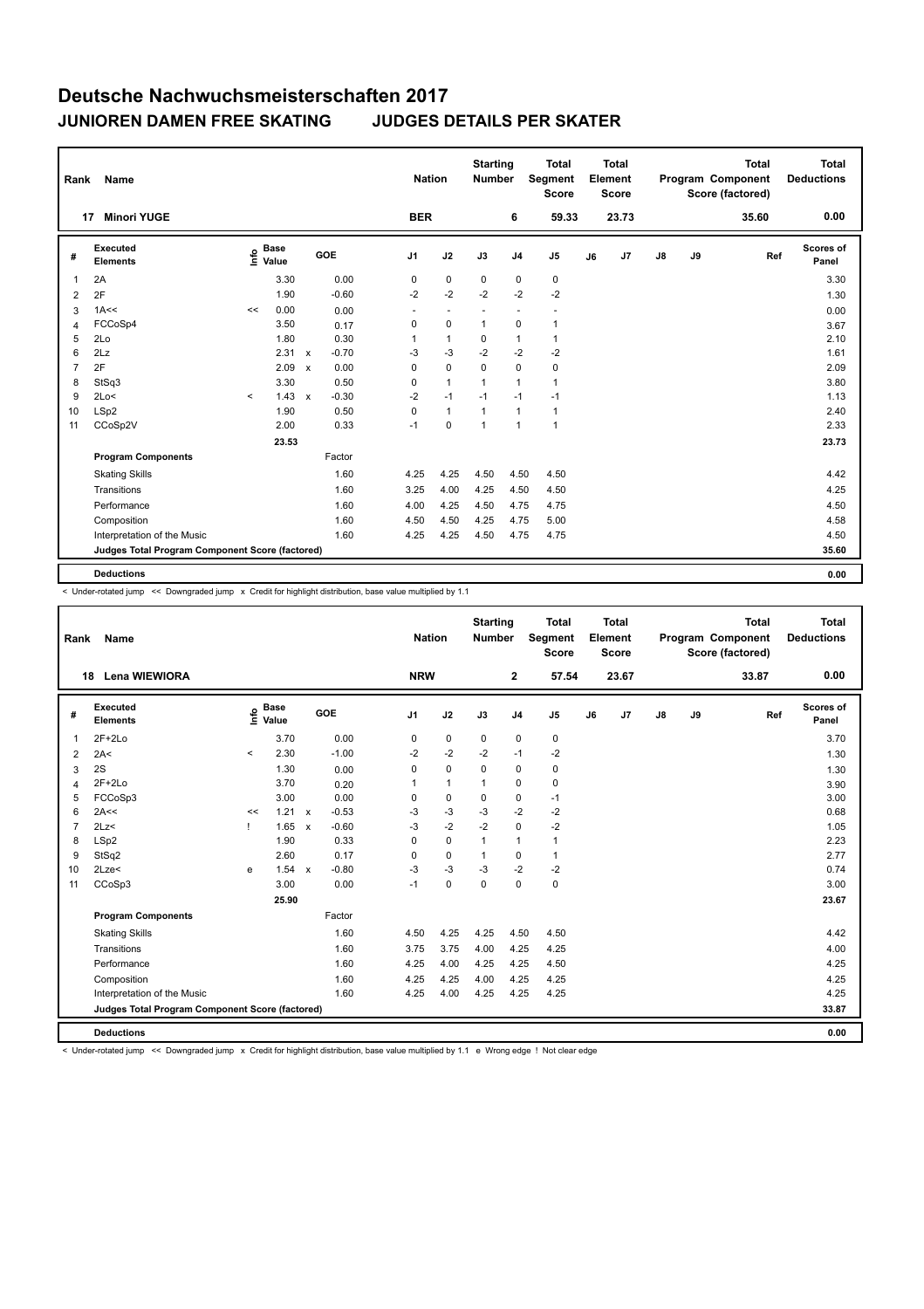| Rank           | Name                                            |         | <b>Nation</b>        | <b>Starting</b><br><b>Number</b> |         | <b>Total</b><br>Segment<br><b>Score</b> |             | Total<br>Element<br>Score |                |                | <b>Total</b><br>Program Component<br>Score (factored) | Total<br><b>Deductions</b> |    |    |       |                    |
|----------------|-------------------------------------------------|---------|----------------------|----------------------------------|---------|-----------------------------------------|-------------|---------------------------|----------------|----------------|-------------------------------------------------------|----------------------------|----|----|-------|--------------------|
|                | Julia KLOT<br>19                                |         |                      |                                  |         | <b>SAS</b>                              |             |                           | 8              | 55.08          |                                                       | 26.01                      |    |    | 31.07 | 2.00               |
| #              | Executed<br><b>Elements</b>                     | ۴ê      | <b>Base</b><br>Value |                                  | GOE     | J <sub>1</sub>                          | J2          | J3                        | J <sub>4</sub> | J <sub>5</sub> | J6                                                    | J7                         | J8 | J9 | Ref   | Scores of<br>Panel |
| 1              | 3T<<                                            | <<      | 1.30                 |                                  | $-0.60$ | $-3$                                    | $-3$        | $-3$                      | $-3$           | $-3$           |                                                       |                            |    |    |       | 0.70               |
| 2              | 3S<                                             | $\prec$ | 3.10                 |                                  | $-1.63$ | $-3$                                    | $-2$        | $-3$                      | $-2$           | $-2$           |                                                       |                            |    |    |       | 1.47               |
| 3              | $2A+1T$                                         |         | 3.70                 |                                  | $-0.50$ | $-1$                                    | $-1$        | $-1$                      | $-1$           | $-2$           |                                                       |                            |    |    |       | 3.20               |
| 4              | 3T<+REP                                         | $\prec$ | 2.10                 |                                  | $-1.17$ | $-2$                                    | $-2$        | $-1$                      | $-2$           | $-1$           |                                                       |                            |    |    |       | 0.93               |
| 5              | FCCoSp4                                         |         | 3.50                 |                                  | 0.00    | 0                                       | $\Omega$    | $\mathbf{1}$              | $\Omega$       | 0              |                                                       |                            |    |    |       | 3.50               |
| 6              | $2Lz+1Lo+2S$                                    |         | 4.29                 | $\mathbf{x}$                     | $-0.30$ | $-1$                                    | $-1$        | $\Omega$                  | $-1$           | $-2$           |                                                       |                            |    |    |       | 3.99               |
| $\overline{7}$ | 2A                                              |         | 3.63                 | $\mathsf{x}$                     | $-1.00$ | $-2$                                    | $-1$        | $-2$                      | $-2$           | $-2$           |                                                       |                            |    |    |       | 2.63               |
| 8              | 2F                                              |         | 2.09                 | $\mathbf{x}$                     | 0.00    | 0                                       | $\mathbf 0$ | $\Omega$                  | $\mathbf 0$    | $\pmb{0}$      |                                                       |                            |    |    |       | 2.09               |
| 9              | StSq2                                           |         | 2.60                 |                                  | 0.00    | 0                                       | $\mathbf 0$ | $\overline{1}$            | $\Omega$       | $\mathbf 0$    |                                                       |                            |    |    |       | 2.60               |
| 10             | CCoSp3                                          |         | 3.00                 |                                  | 0.00    | 0                                       | $\mathbf 0$ | $\Omega$                  | $\mathbf{1}$   | 0              |                                                       |                            |    |    |       | 3.00               |
| 11             | LSp2                                            |         | 1.90                 |                                  | 0.00    | 0                                       | $-1$        | 0                         | 0              | $\mathbf 0$    |                                                       |                            |    |    |       | 1.90               |
|                |                                                 |         | 31.21                |                                  |         |                                         |             |                           |                |                |                                                       |                            |    |    |       | 26.01              |
|                | <b>Program Components</b>                       |         |                      |                                  | Factor  |                                         |             |                           |                |                |                                                       |                            |    |    |       |                    |
|                | <b>Skating Skills</b>                           |         |                      |                                  | 1.60    | 4.25                                    | 4.25        | 4.00                      | 4.25           | 3.75           |                                                       |                            |    |    |       | 4.17               |
|                | Transitions                                     |         |                      |                                  | 1.60    | 4.00                                    | 3.50        | 3.50                      | 4.00           | 3.00           |                                                       |                            |    |    |       | 3.67               |
|                | Performance                                     |         |                      |                                  | 1.60    | 3.75                                    | 4.00        | 3.75                      | 4.00           | 3.00           |                                                       |                            |    |    |       | 3.83               |
|                | Composition                                     |         |                      |                                  | 1.60    | 4.25                                    | 4.25        | 4.00                      | 3.75           | 3.50           |                                                       |                            |    |    |       | 4.00               |
|                | Interpretation of the Music                     |         |                      |                                  | 1.60    | 3.75                                    | 3.75        | 3.75                      | 4.00           | 3.00           |                                                       |                            |    |    |       | 3.75               |
|                | Judges Total Program Component Score (factored) |         |                      |                                  |         |                                         |             |                           |                |                |                                                       |                            |    |    |       | 31.07              |
|                | <b>Deductions</b>                               |         | Time violation:      |                                  | $-1.00$ |                                         |             |                           |                | Falls: -1.00   |                                                       |                            |    |    |       | $-2.00$            |

< Under-rotated jump << Downgraded jump x Credit for highlight distribution, base value multiplied by 1.1 REP Jump repetition

| Rank | Name                                            |          |                      |              |            |                | <b>Nation</b> | <b>Starting</b><br><b>Number</b> |                | <b>Total</b><br><b>Segment</b><br><b>Score</b> |    | <b>Total</b><br>Element<br><b>Score</b> |               |    | <b>Total</b><br>Program Component<br>Score (factored) | <b>Total</b><br><b>Deductions</b> |
|------|-------------------------------------------------|----------|----------------------|--------------|------------|----------------|---------------|----------------------------------|----------------|------------------------------------------------|----|-----------------------------------------|---------------|----|-------------------------------------------------------|-----------------------------------|
|      | <b>Laura BERISHA</b><br>20                      |          |                      |              |            | B-W            |               |                                  | 10             | 53.76                                          |    | 23.97                                   |               |    | 30.79                                                 | 1.00                              |
| #    | <b>Executed</b><br><b>Elements</b>              | ١nf٥     | <b>Base</b><br>Value |              | <b>GOE</b> | J <sub>1</sub> | J2            | J3                               | J <sub>4</sub> | J5                                             | J6 | J7                                      | $\mathsf{J}8$ | J9 | Ref                                                   | Scores of<br>Panel                |
| 1    | $2F+2T$                                         |          | 3.20                 |              | 0.00       | 0              | 0             | 0                                | 0              | 0                                              |    |                                         |               |    |                                                       | 3.20                              |
| 2    | 2A<                                             | $\hat{}$ | 2.30                 |              | $-1.50$    | $-3$           | $-3$          | $-3$                             | $-3$           | $-3$                                           |    |                                         |               |    |                                                       | 0.80                              |
| 3    | $2F+2Lo<<$                                      | <<       | 2.40                 |              | $-0.80$    | -3             | $-2$          | -3                               | $-3$           | -2                                             |    |                                         |               |    |                                                       | 1.60                              |
| 4    | 2S+2Lo+1T                                       |          | 3.50                 |              | $-0.60$    | $-2$           | $-2$          | $-2$                             | $-2$           | $-2$                                           |    |                                         |               |    |                                                       | 2.90                              |
| 5    | CSSp3                                           |          | 2.60                 |              | $-0.10$    | $-1$           | $\mathbf 0$   | $\overline{1}$                   | $\mathbf 0$    | $-1$                                           |    |                                         |               |    |                                                       | 2.50                              |
| 6    | 2Lz                                             |          | 2.10                 |              | 0.00       | 0              | $\mathbf 0$   | 0                                | $\mathbf 0$    | $\pmb{0}$                                      |    |                                         |               |    |                                                       | 2.10                              |
| 7    | 2S                                              |          | 1.43                 | $\mathsf{x}$ | 0.00       | 0              | 0             | 0                                | 0              | 0                                              |    |                                         |               |    |                                                       | 1.43                              |
| 8    | CCoSp2V                                         |          | 2.00                 |              | $-0.30$    | $-1$           | $-1$          | $-1$                             | 0              | $-1$                                           |    |                                         |               |    |                                                       | 1.70                              |
| 9    | StSq2                                           |          | 2.60                 |              | $-0.17$    | $-1$           | $\mathbf 0$   | $-1$                             | $\mathbf 0$    | 0                                              |    |                                         |               |    |                                                       | 2.43                              |
| 10   | 2Lz                                             |          | 2.31                 | X            | 0.00       | 0              | 0             | 0                                | $\pmb{0}$      | 0                                              |    |                                         |               |    |                                                       | 2.31                              |
| 11   | FCCoSp3                                         |          | 3.00                 |              | 0.00       | 0              | $\mathbf 0$   | 0                                | $\mathbf 0$    | $\mathbf 0$                                    |    |                                         |               |    |                                                       | 3.00                              |
|      |                                                 |          | 27.44                |              |            |                |               |                                  |                |                                                |    |                                         |               |    |                                                       | 23.97                             |
|      | <b>Program Components</b>                       |          |                      |              | Factor     |                |               |                                  |                |                                                |    |                                         |               |    |                                                       |                                   |
|      | <b>Skating Skills</b>                           |          |                      |              | 1.60       | 4.25           | 4.25          | 4.00                             | 4.00           | 3.50                                           |    |                                         |               |    |                                                       | 4.08                              |
|      | Transitions                                     |          |                      |              | 1.60       | 3.25           | 3.75          | 3.50                             | 3.75           | 3.25                                           |    |                                         |               |    |                                                       | 3.50                              |
|      | Performance                                     |          |                      |              | 1.60       | 3.75           | 4.00          | 3.75                             | 4.00           | 3.75                                           |    |                                         |               |    |                                                       | 3.83                              |
|      | Composition                                     |          |                      |              | 1.60       | 4.25           | 4.00          | 3.75                             | 4.25           | 3.75                                           |    |                                         |               |    |                                                       | 4.00                              |
|      | Interpretation of the Music                     |          |                      |              | 1.60       | 4.00           | 4.00          | 3.50                             | 4.25           | 3.50                                           |    |                                         |               |    |                                                       | 3.83                              |
|      | Judges Total Program Component Score (factored) |          |                      |              |            |                |               |                                  |                |                                                |    |                                         |               |    |                                                       | 30.79                             |
|      | <b>Deductions</b>                               |          |                      | Falls:       | $-1.00$    |                |               |                                  |                |                                                |    |                                         |               |    |                                                       | $-1.00$                           |

< Under-rotated jump << Downgraded jump x Credit for highlight distribution, base value multiplied by 1.1